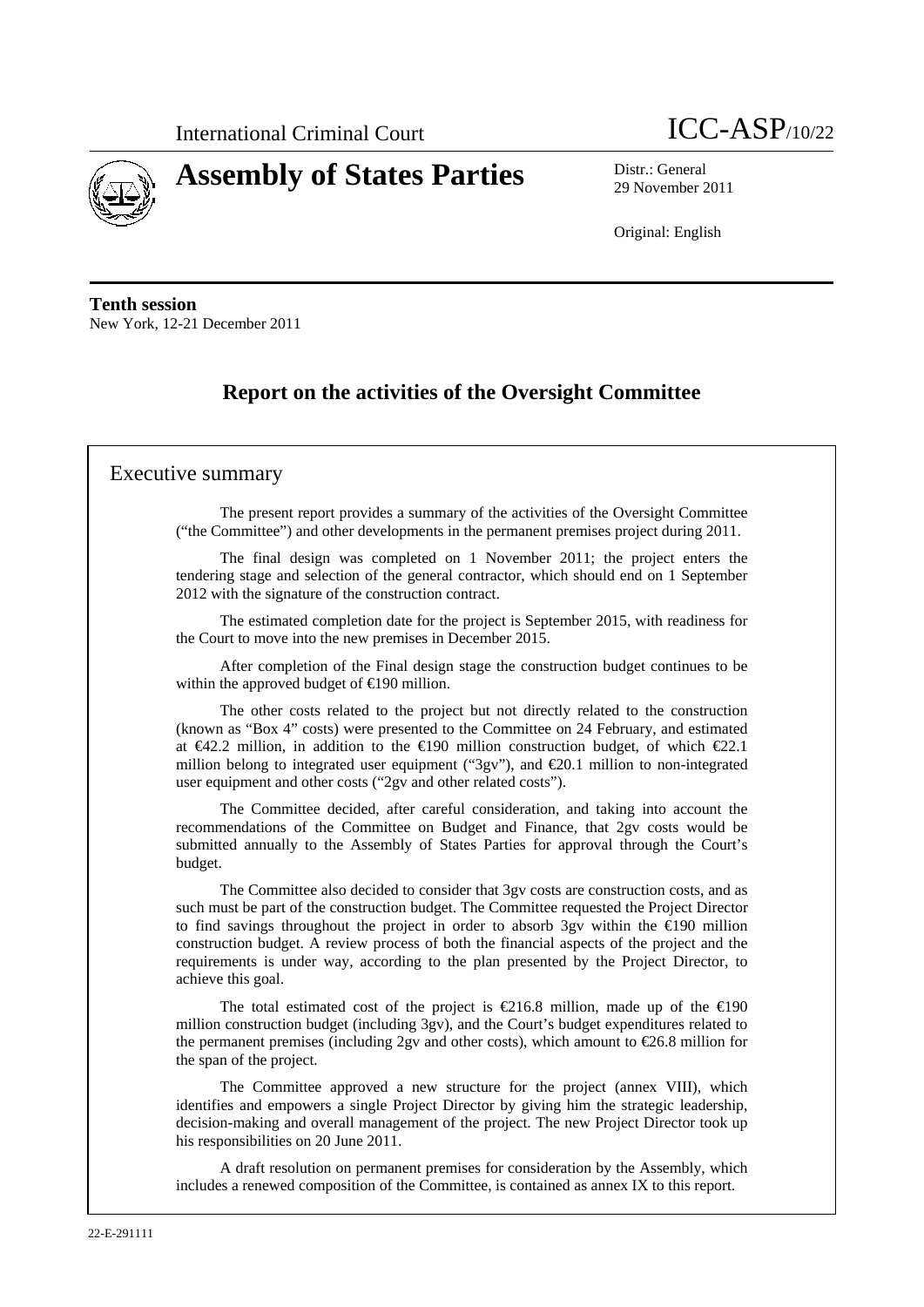# Contents

| Ι.  |           |                  |     |                                                                         | page<br>3      |
|-----|-----------|------------------|-----|-------------------------------------------------------------------------|----------------|
| П.  |           |                  |     |                                                                         | $\overline{4}$ |
|     | А.        |                  |     |                                                                         | $\overline{4}$ |
|     |           | 1.               |     |                                                                         | $\overline{4}$ |
|     |           | 2.               |     |                                                                         | $\overline{4}$ |
|     |           | 3.               |     |                                                                         | $\overline{4}$ |
|     |           | $\overline{4}$ . |     |                                                                         | 5              |
|     |           | 5.               |     | Final Design plus and tendering of the general contractor               | 5              |
|     |           | 6.               |     |                                                                         | 6              |
|     | <b>B.</b> |                  |     |                                                                         | 6              |
|     |           | 1.               |     |                                                                         | 6              |
|     |           | 2.               |     |                                                                         | 7              |
|     |           |                  | (a) |                                                                         | 7              |
|     |           |                  | (b) | 2gv elements and other related costs – Court's budget                   | 9              |
|     | C.        |                  |     |                                                                         | 10             |
|     |           | 1.               |     |                                                                         | 10             |
|     |           | 2.               |     | Cost reduction process to absorb the 3gv within the $\in$ 190 million   | 11             |
|     |           | 3.               |     |                                                                         | 12             |
|     |           | $\overline{4}$ . |     |                                                                         |                |
|     |           | 5.               |     | Expenditures and projected budget from the Court's budget  13           |                |
|     |           | 6.               |     | Total cost of the project: construction budget $+$ Court's budget       | 13             |
| Ш.  |           |                  |     |                                                                         | 13             |
|     | А.        |                  |     |                                                                         | 13             |
|     | <b>B.</b> |                  |     |                                                                         | 13             |
|     | C.        |                  |     |                                                                         | 14             |
| IV. |           |                  |     |                                                                         | 14             |
|     | А.        |                  |     |                                                                         | 14             |
|     | <b>B.</b> |                  |     |                                                                         | 15             |
|     | C.        |                  |     |                                                                         |                |
|     | D.        |                  |     |                                                                         | 16             |
| V.  |           |                  |     |                                                                         | 16             |
|     | A.        |                  |     |                                                                         | 16             |
|     | <b>B.</b> |                  |     |                                                                         | 17             |
|     | C.        |                  |     | Development of an overall procurement and financing strategy during the | 17             |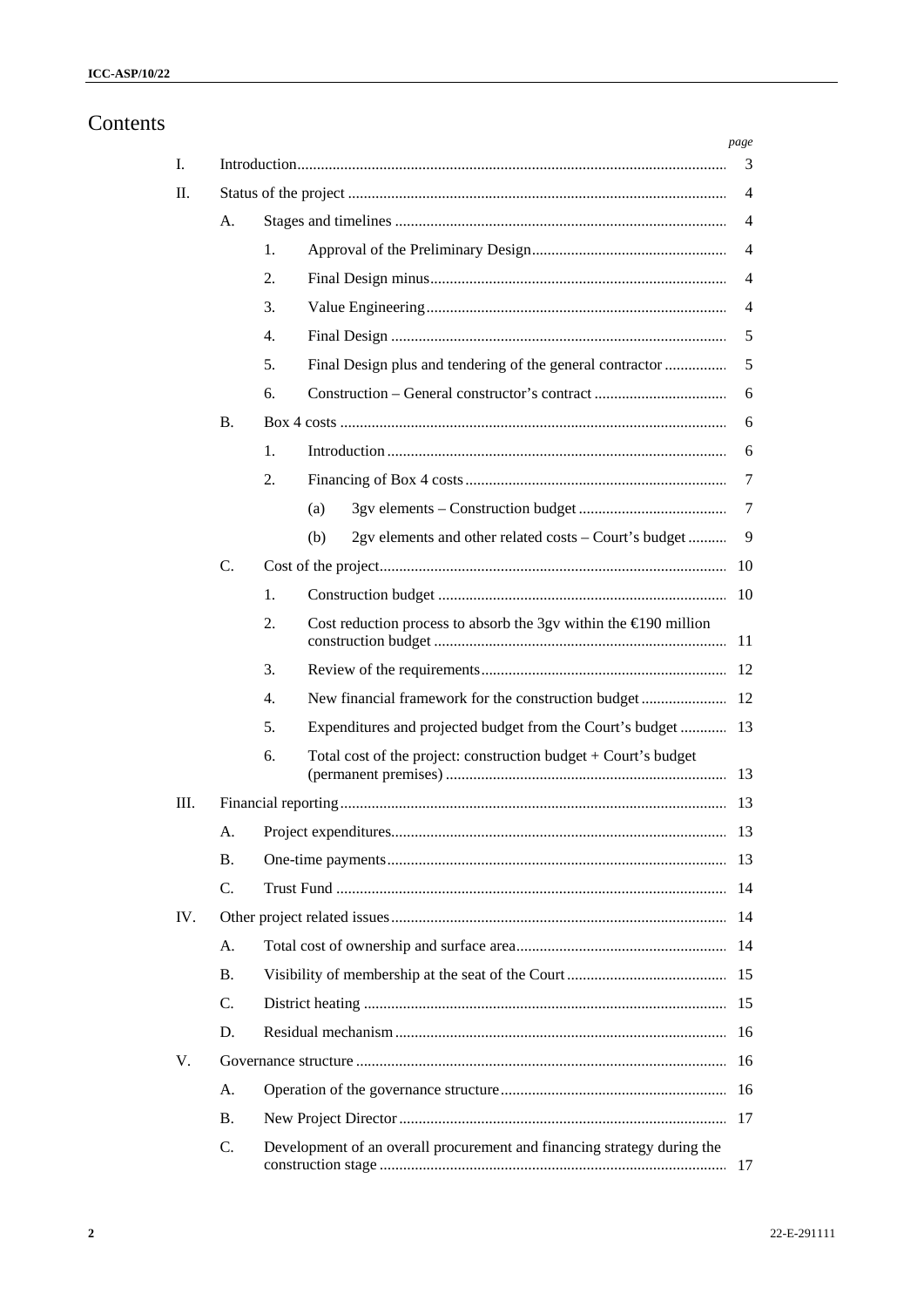| VI.         |                                                                         |  |
|-------------|-------------------------------------------------------------------------|--|
| VII.        |                                                                         |  |
|             |                                                                         |  |
| IX.         |                                                                         |  |
| Annex I:    |                                                                         |  |
| Annex II:   |                                                                         |  |
| Annex III:  | Expenditures and future projected budgets for Major Programme VII-1     |  |
| Annex IV:   |                                                                         |  |
| Annex V:    | Expenditures for the permanent premises for the period 2008 to 2011, as |  |
| Annex VI:   |                                                                         |  |
| Annex VII:  |                                                                         |  |
|             |                                                                         |  |
| Annex $IX:$ |                                                                         |  |

### **I. Introduction**

1. At its sixth session, held in November/December 2007, the Assembly of States Parties established an Oversight Committee of States Parties (hereinafter "the Committee") as a subsidiary body of the Assembly to provide strategic oversight for the permanent premises project in accordance with annex II to resolution ICC-ASP/6/Res.1.<sup>1</sup>

2. The present report is submitted in accordance with resolution ICC-ASP/6/Res.1, annex II, paragraph 15, which states that the Committee shall provide regular status reports to the Bureau and shall submit any draft resolutions or information to the Assembly through the Bureau.

3. Since the ninth session of the Assembly, the Committee held seven meetings under the Chairmanship of Mr. Martin Strub (Switzerland) on 15 December 2010, 12 and 26 January, 24 February, 30 March, 7 April and 18 May 2011. Upon departure of Mr. Strub, as from June 2011, the Committee elected Mr. Roberto Bellelli (Italy) to the Chair. The Committee held an additional 11 meetings under the Chairmanship of Mr. Bellelli, on 8 June, 6 and 27 July, 16 August, 7 and 22 September, 13 October, 2, 9, 21 and 28 November.

4. Mr. Martin Strub briefed The Hague Working Group, at its third meeting, held on 11 May 2011, on new developments related to the project. Mr Roberto Bellelli briefed The Hague Working Group, at its fourth and fifth meeting, on 7 July and 8 September 2011, respectively, and at an informal meeting on 18 October 2011. Progress reports on the work of the Committee were sent to the Bureau meetings, held on 5 April 2011 and 12 July.

<sup>1</sup> *Official Records of the Assembly of States Parties to the Rome Statute of the International Criminal Court, Sixth session, New York, 30 November - 14 December 2007* (ICC-ASP/6/20), vol. I, part III, ICC-ASP/6/Res.1, para. 5 and annex II.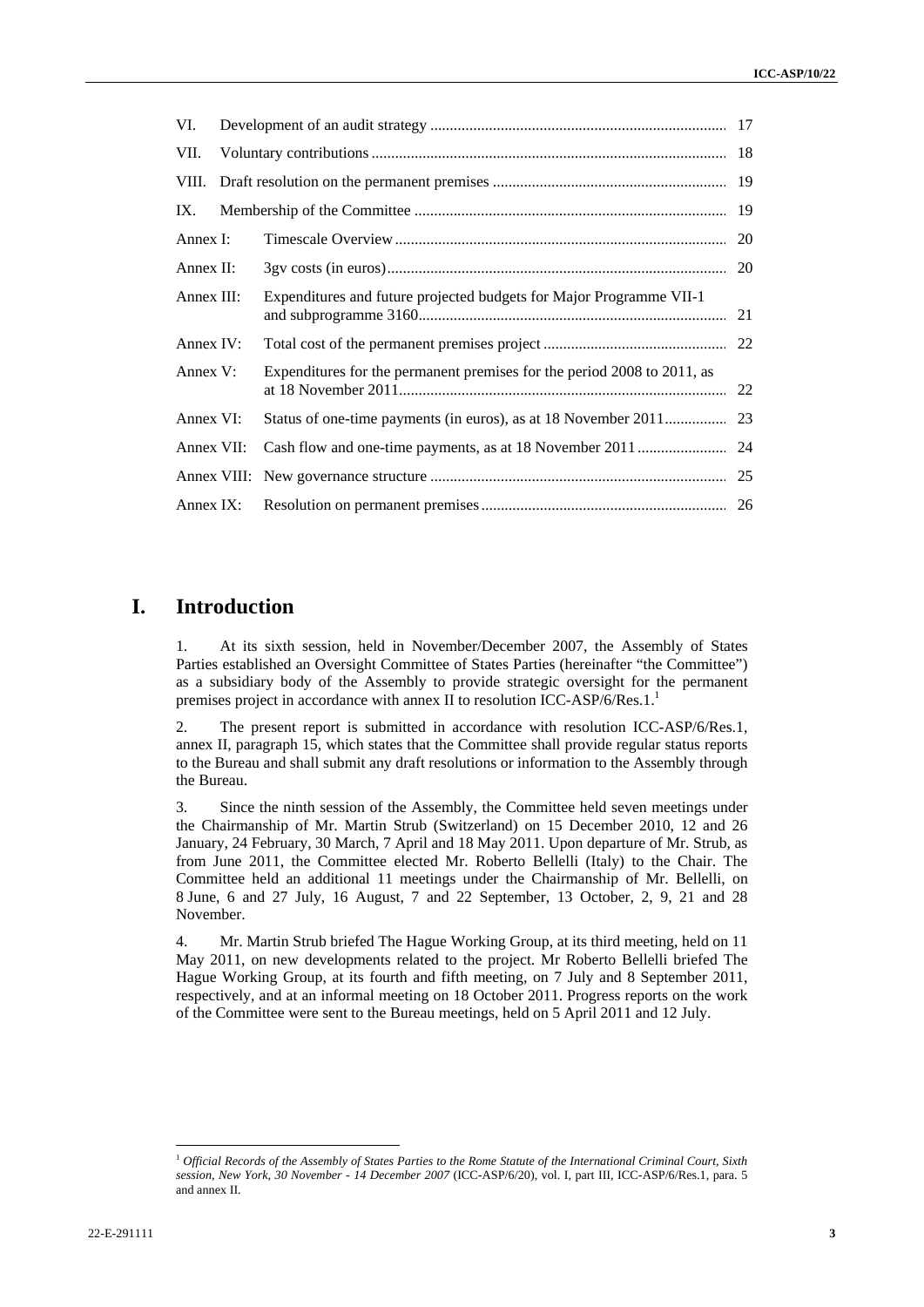## **II. Status of the project**

### A. Stages and timelines<sup>2</sup>

#### **1. Approval of the Preliminary Design**

5. The Oversight Committee approved the Preliminary Design of the project, constituting the starting point for the final design, at its fourteenth meeting of 2010, held on 24 November 2010, subject to a number of conditions to bring down the cost of the project to the figure budgeted for that stage of the project. $3$ 

#### **2. Final Design minus**

6. At the fifteenth meeting of 2010, held on 15 December, the Project Director proposed a new "Final Design minus" sub-phase which was necessary to implement the conditions set by the Committee at its previous meeting. The Project Director informed the Oversight Committee that this sub-phase, ending on 1 February 2011, would cause the project a delay of two months. Therefore, the handover of the building would be scheduled for 1 September 2015 instead of 1 July 2015.

#### **3. Value Engineering**

7. At its first meeting, held on 12 January 2011, the Committee considered changes that needed to be adopted before the start of the Final design stage in order to keep the project within budget. The Project Director informed the Committee, at its second meeting of 2011, held on 26 January 2011, that the Final Design phase needed to be further postponed, due to the fact that identified cost cuttings had not yet reached the intended level. As the way forward, the Committee accepted the recommendation of the Project Director to engage in a top-down "Value Engineering", i.e., a series of changes in the design, all related to each other, in order to change and improve the concept with a better functional quality, and achieve considerable cost savings (up to  $\epsilon$ 7 million).

8. At its third meeting, held on 24 February 2011, the Committee approved the Value Engineering proposed by the Project Director and decided to continue discussions on the technical specificities of the security concept (discussions are still open on this item posing a financial risk of up to  $\epsilon 1.5$  million), and other items for one additional month. At the same meeting, the Committee also approved a series of changes in the project related to special items, which achieved further savings and or better functionality of the design.

9. The changes in the design introduced by the Value Engineering were related to building the parking on the terrain, lifting of the building, relocating the bicycle parking in front of the building, placing the secure drop off in a tunnel with an entrance from Alkemadelaan closer to the Court tower, relocating spaces downward in the building to the basement and ground floor, replacing the conference cluster by a meeting centre, and changing the security concept.

10. In addition, the Value Engineering introduced changes related to some special items such as reducing the footprint of the Court tower, clustering offices on the  $1<sup>st</sup>$  floor, interpreting the requirements on ICT/AV, taking a pragmatic sustainable approach on energy saving, reducing outdoor furniture, removing flaps, and adopting a new extension scenario.

11. The Value Engineering exercise meant investing two additional months than had been originally planned. However, the handover of the building by the general contractor is still scheduled for 1 September 2015 since the two additional month delay (February and March 2011) would be made up for during the execution phase due to a simpler design.

<sup>2</sup> See annex I.

<sup>3</sup> ICC-ASP/9/28, paras..20-24.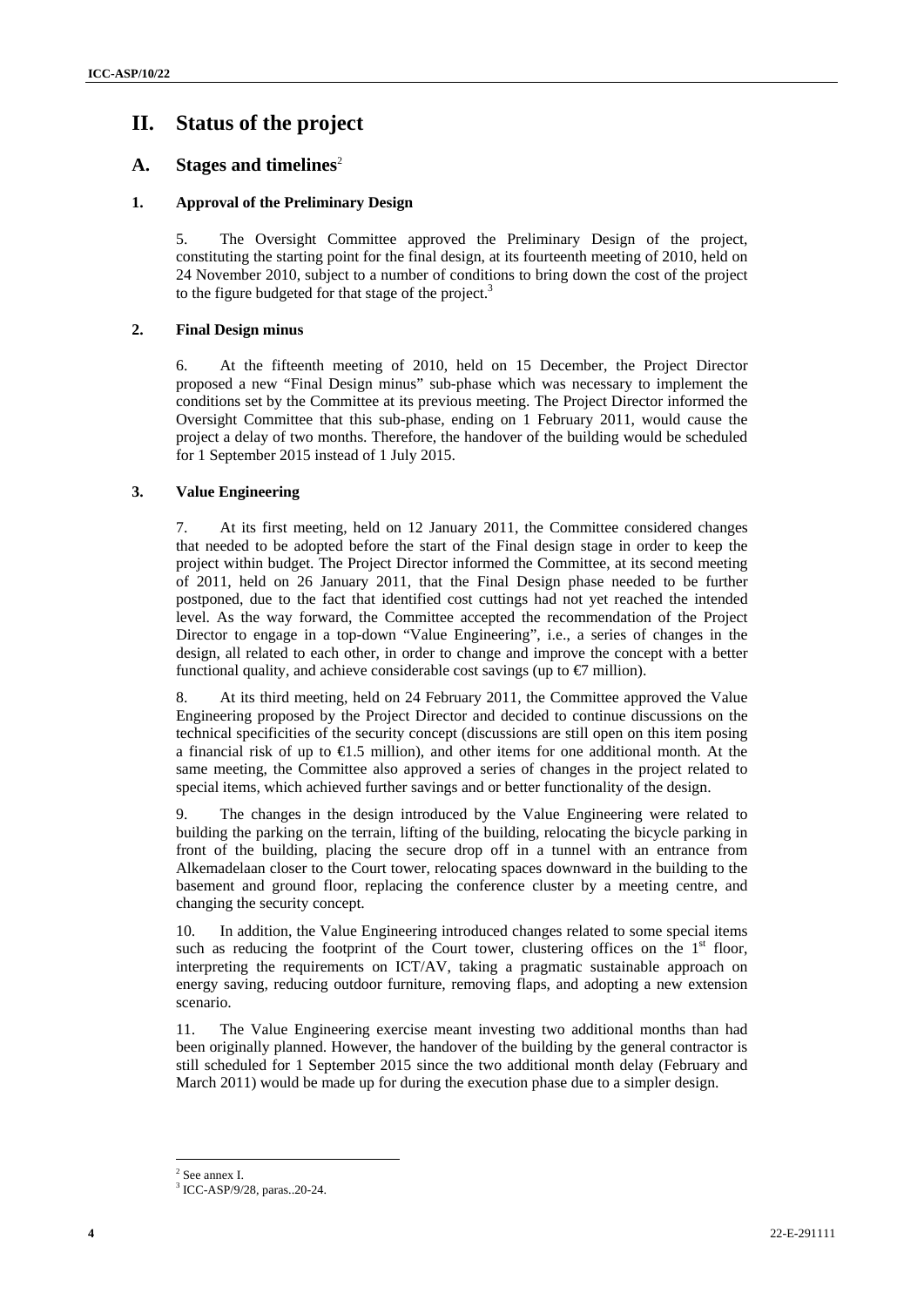#### **4. Final Design**

12. At its twelfth meeting held, held on 22 September 2011, the Committee decided to adopt the new schedule proposed by the Project Director, including a new negotiation period after the tender process in order to continue finding savings. The new schedule would also involve devoting more time to finishing the final design.

13. The Final Design phase, which had begun on 1 April 2011, was completed on 1 November 2011. A presentation of the final design to the Committee took place on 9 November 2011, at its fifteenth meeting.

#### **5. Final Design plus and tendering of the general contractor**

14. The final design plus stage started, together with the preparations for the tender, on 1 November 2011. During this stage, the final design is further developed in order to prepare for tender documents. This stage will end in March 2012 and will slightly overlap with the tendering phase.

15. The Project Manager made a presentation, at the fourteenth meeting of the Committee, held on 2 November 2011, on the request for expressions of interest and the tender procedure for the general contactor. The three phases of the tender procedure and their respective objectives and timelines were presented; a) pre-selection phase, b) award phase, and c) negotiation phase. The pre-selection phase aims at selecting the five most suitable tenderers to fulfill the project objectives. An Assessment Panel composed of the key stakeholders of the project would be in charge of the pre-selection, taking into account a number of grounds of exclusion, some minimal requirements as well as a set of selection criteria, both technical and qualitative in nature.

16. The Project Director indicated that the major risk of delay in the tender process and timeline would be in the award phase, given the very limited time foreseen between the submission of the proposals (in May 2012) and the selection of the preferred contractor by the Oversight Committee (in June 2012).

17. At the sixteenth meeting of the Committee, held on 21 November 2011, the Project Manager clarified some of the questions raised at the previous meeting. The Committee decided to invite the project's legal consultant to the following meeting of the Committee, before the announcement of the request for expressions of interest.

18. After having received assurance on the procedure from the project legal consultant, the Project Director and the Court, the Committee decided, at its seventeenth meeting, held on 28 November 2011, to authorize the Project Director to announce the request for expression of interest.

19. Due to the additional two months taken during Final Design stage, the tendering for the general contractor is expected to end on 1 September instead of 1 July 2012. This is the moment when the contract with the general contractor will be signed and the Construction stage will begin.

#### *Preparation of the site by host State and permit procedure with Municipality*

20. As indicated by the Project Director, before entering into the contract, some preconditions must be met such as the possession of the site and the granting of the construction permits.

21. In this regard, at the tenth meeting of the Committee, on 16 August 2011, the representative of the host State informed the Committee that the Dutch Government had decided not to start the demolition project at the site of the permanent premises in response to the 26 July decision of the Bureau to examine the interim premises purchasing option (IPPO). The host State also noted that it would restart the project as soon as the IPPO was no longer an option and there was assurance that the permanent premises project would continue.

22. Following the decision by the Bureau to no longer pursue the IPPO the host State indicated, at the fifteenth meeting of the Committee, held on 9 November 2011, that it was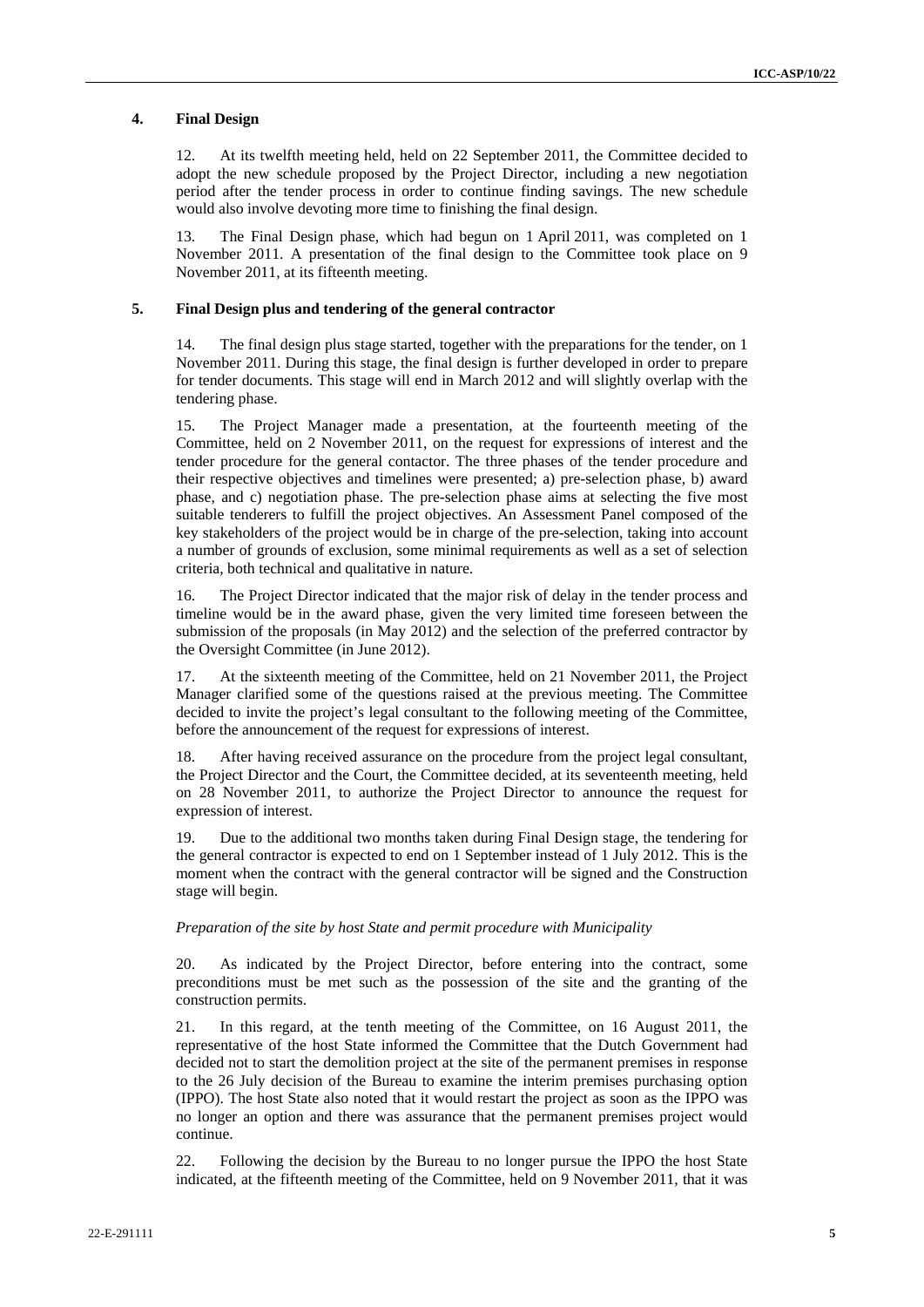firmly and totally committed and would do its outmost to have a smooth demolition process, together with the Municipality of The Hague, to meet the deadline on 1 September 2012. The demolition process started in November 2011.

23. The host State also agreed to help speed up the permit procedure for the project so that the seven months foreseen for this stage can be substantially reduced.

#### **6. Construction – General constructor's contract**

24. The construction stage is schedule to begin on 1 September 2012 with the signature of the contract with the selected contractor.

25. The Project Director informed the Committee at its thirteenth meeting, held on 13 October 2011, that the project was leaning towards a NEC-3 contract, a United Kingdomoriginated contract that is used internationally, but is not widely used in the Dutch trading practice (i.e., procuring in a value-for-money basis instead of just the cheapest price basis). Following the tender, the Design Team, according to the Design and Construct model approved last year for the project, would become part of the contractor, which would assume all liability and risk thereof.<sup>4</sup>

26. The Project Director also indicated that, after the signature of the contract, the contractor would have agreed a guaranteed maximum price but would continue to be incentivised to find additional savings. During this phase, it would be important for the Committee and the Court to be disciplined as a client and to resist making changes as these would have a financial impact and would result in changing the guaranteed maximum price.

#### **B. Box 4 costs**

#### **1. Introduction**

27. In resolution ICC-ASP/9/Res.1 the Assembly requested the Court, in consultation with the Project Director, to identify and quantify the other costs related to the project but not directly related to the construction (known as "Box 4 costs"), before 1 March 2011.<sup>5</sup>

28. At the third meeting of the Oversight Committee, held on 24 February 2011, the Court made a presentation on Box 4 costs which was based on a clear understanding among the different actors involved in the project on the demarcation line between, on the one side, normal building elements, part of the construction (known as Box 1 costs) and, on the other, the elements that are user specific, known as Box 4 costs. This was defined in a demarcation list, dated 30 November 2010<sup>6</sup>. At the following meeting of the Committee, the Court stressed that no item included in the Capital Replacement Fund was part of the Box 4 elements presented.

29. Box 4 costs were estimated at  $\epsilon 42.2$  million<sup>7</sup> for the span of the project, consisting of two components:

(a) The integrated user equipment (3gv elements), estimated at  $\epsilon$ 2.1 million (see annex II), made up of fixed furniture for library, warehouse, fixed kitchen equipment, etc., or elements such as completion (i.e. blinds), security (i.e. cameras, door locks, cabling, etc.); and

(b) The non-integrated user equipment (2gv elements), estimated at  $\epsilon 20.1$ million<sup>8</sup>, such as loose ICT/AV (i.e., ICT hardware, telecom, MER/SER, etc.), or loose interior and furniture (i.e., office furniture, loose kitchen equipment, sanitary equipment, etc.). The 2gv budget also included other related costs such as consultancy fees, moving costs and start expenses (such as extra cleaning and security), as well as additional temporary staff to help support the project in general.

<sup>4</sup> See paragraph 70.

<sup>&</sup>lt;sup>5</sup> Official Records … Ninth session... 2010 (ICC-ASP/9/20), vol. I, part II, ICC-ASP/9/Res.1, para. 16. 6 ICC ASD/0/28, parae. 21. 22

<sup>&</sup>lt;sup>6</sup> ICC-ASP/9/28, paras. 31-32.

<sup>&</sup>lt;sup>7</sup> After its presentation on 24 February 2011, the Court submitted a report to the Committee, dated 1 March 201 and a revision on 1 April 2011 on the estimated Box 4 costs.

<sup>&</sup>lt;sup>8</sup> The 2gv and other related costs estimated budget has been subsequently reduced to  $\in$ 19.8 million.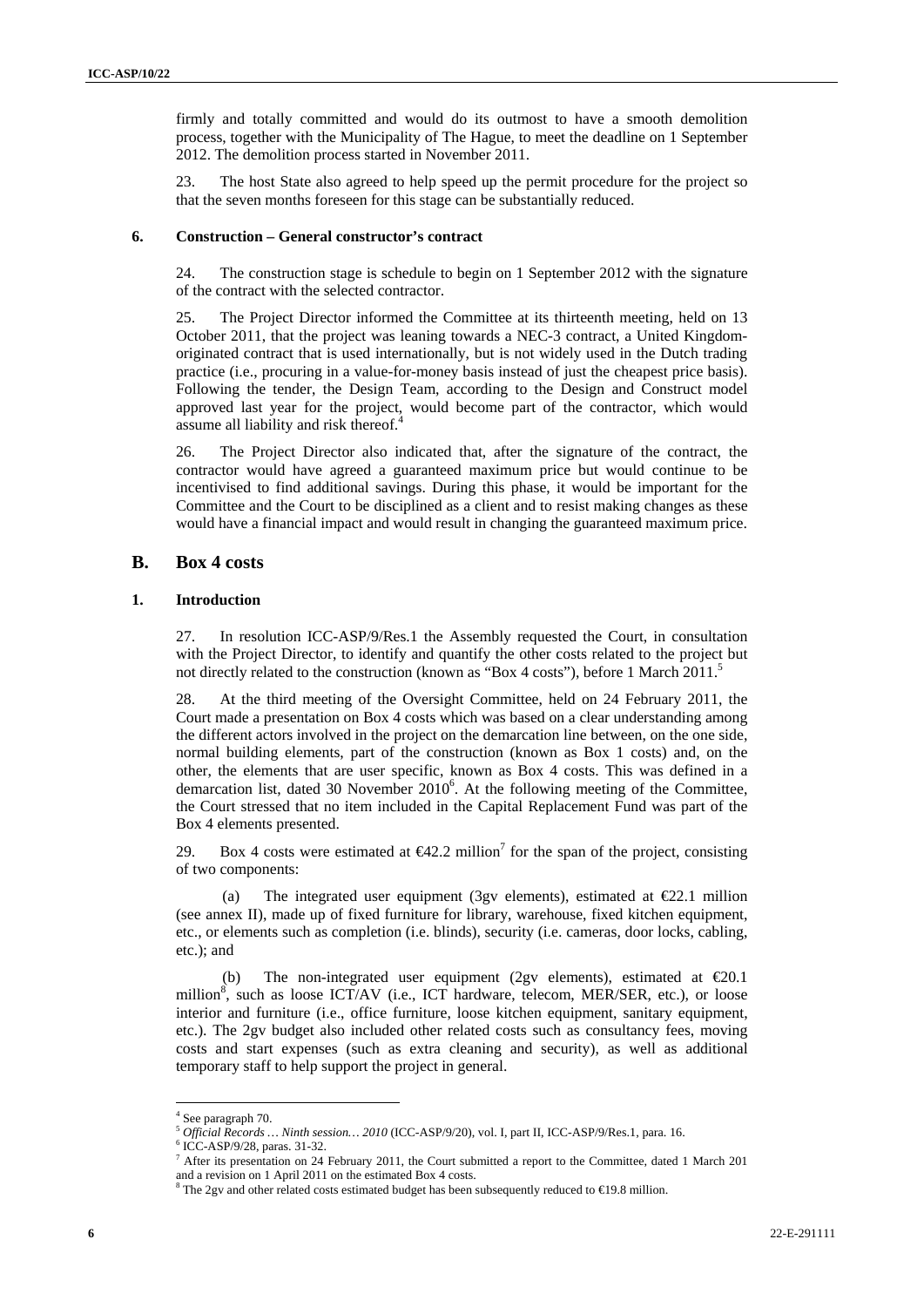30. Box 4 costs are in addition to the approved construction budget of  $\epsilon$ 190 million. Both 3gv and 2gv costs included escalation cushion and contingency reserves. Although referred to in previous Assembly resolutions,<sup>9</sup> Box 4 costs had not been susceptible of quantification until the preliminary design was concluded in November 2010.

#### **2. Financing of Box 4 costs**

31. At the fourth meeting of the Committee, held on 30 March 2011, the Committee was of the view that although it was mandated to deal with issues related to Box 4 costs, according to resolution ICC-ASP/6/Res.1, paragraph 6 (c), the question of how to finance said costs was not under the purview of the Committee and should be submitted to the Committee on Budget and Finance. The Committee would provide the Committee on Budget and Finance with different financing options.

32. At the next meeting, held on 7 April 2011, different financing options were considered:

(a) Using the existing mechanisms of the construction project, i.e., the host State loan and one-time payments;

(b) Direct payment by States through either the Court's budget or a special budget; and

(c) Taking a commercial loan.

33. There was consensus among members of the Committee that a clear differentiation, in terms of their financing, needed to be made between 3gv and 2gv elements  $10$ ; while 3gv elements could be considered investment costs and be financed, in principle, through the existing loan, an increase of the loan or one time payments received, 2gv elements should be financed through the Court's budget, or a commercial loan; this last option was discarded at the sixth meeting of the Committee, held on 18 May 2011.

34. At its April session, the Committee on Budget and Finance concurred with the Chair of the Committee that costs and financing for Box 4 were an inevitable and foreseeable part of the project, and indicated that the Assembly would have to consider these costs and the existing financing options. In so doing, the terms and conditions of the host State loan and the one-time payments would also have to be considered to determine the feasibility of using those options. The Committee on Budget and Finance recommended that a financing strategy be developed to deal with Box 4 (both 3gv and 2gv) and any other cost overruns that the project could potentially face in the future.

#### **(a) 3gv elements – Construction budget**

35. On 24 February 2011, at the Committee's third meeting, the Project Director had explained that it would be less expensive and a better solution from the point of view of the contractor's liabilities and responsibilities to integrate in the construction stage all 3gv elements rather than the Court receiving an empty building and having to fit out all the fixed equipment at a later stage.

36. Following the recommendation of the Project Director's Office, supported by the Project Manager and the independent experts, the Committee decided to incorporate 3gv elements into the design in order to achieve an integral design that could be tendered together with the construction, although the question of financing the 3gv costs remained pending.

<sup>9</sup> *Official Records … Sixth session… 2007* (ICC-ASP/6/20), vol. I, part III, ICC-ASP/6/Res.1, preambular para. 12; *Official Records … Seventh session… 2008* (ICC-ASP/7/20), vol. I, part III, ICC-ASP/7/Res.1, preambular para. 4; *Official Records … Eighth session… 2009* (ICC-ASP/8/20), vol. I, part III, ICC-ASP/8/Res.5, operative para. 10.<br><sup>10</sup> The Committee on Budget and Finance confirmed this approach, see Report of the Committee on Budget and

Finance on the work of its sixteenth session (ICC-ASP/10/5), para. 89.

<sup>&</sup>lt;sup>11</sup> Report of the Committee on Budget and Finance on the work of its sixteenth session (ICC-ASP/10/5), paras. 86, 88 and 90.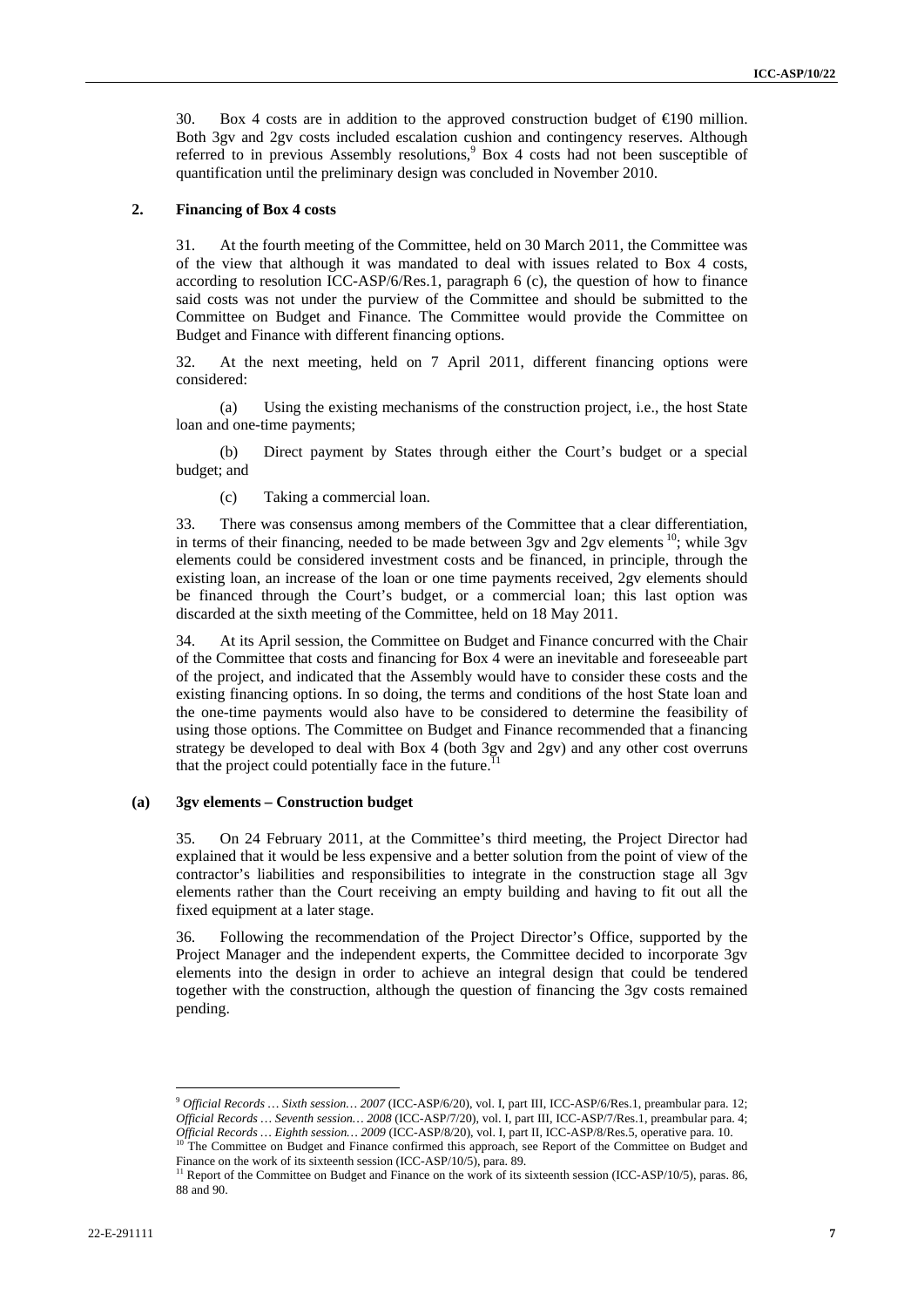37. At its seventh meeting held on 8 June 2011, the Committee, following the recommendation of the Committee on Budget and Finance, considered options to finance 3gv costs. The Chair recalled that the Committee, at its previous meeting, had decided to retain two of the financing options proposed for further consideration: a) use of the existing financing mechanisms (host State loan and/or one-time payments), or b) direct payment by States through the Court's budget or a special project budget.

38. At that meeting, the point was made that the Committee should overcome its reticence and accept that, since 3gv elements are part of the construction, their budget should be added to the construction budget. According to a different view, incorporating 3gv costs to the construction project would have downsides such as being perceived, though unfairly, as a 10 per cent increase of the budget, reducing the subsidy on the host State loan, and possibly raising some legal issues.

39. The Court expressed the opinion that an ad-hoc budget should be created for the entire project (including Box 4 costs) totally separate from the Court's budget.

40. The Committee further reviewed 3gv costs at its eighth and ninth meetings, held on 6 and 27 July 2011, respectively.

41. At the eleventh meeting of the Committee, held on 7 September 2011, the Project Director remarked that he had asked to be given a clear target when requested to conduct a review of the requirements to increase financial security for the project. In the absence of an answer to that point, he had proceeded with the Project Team on the basis that the target was to incorporate the 3gv costs within the original €190 million budget.

42. After a presentation on updated figures and stage review plan by the Project Director, at its thirteenth meeting, held on 13 October 2011, the Committee decided that 3gv costs would be totally absorbed within the  $\epsilon$ 190 million construction budget.<sup>12</sup>

#### *3gv and host State loan*

43. The host State indicated, at the seventh meeting of the Committee, held on 24 February 2011, that it could see certain logic in using the host State loan to pay for 3gv costs, since they related to fixed elements of the construction project<sup>13</sup> but that it would be something to be considered in the broader context of Box 4 and the rent for the interim premises.

44. At the eighth meeting of the Oversight Committee, on 6 July 2011, members of the Committee recalled that the host State had already agreed to include "fixed interior costs" in the loan, in a letter, addressed by the Dutch Minister of Foreign Affairs to the President of the Assembly, dated 25 January 2006,<sup>14</sup> which forms an integral part of the host State bid for the construction project, and was accepted, on 21 October 2008, by the Assembly of States Parties.<sup>15</sup>

45. It was later also recalled that an appendix to the above letter entitled "Information on the additional Dutch bid for the permanent premises of the International Criminal Court includes the following language: "... The Dutch Government's additional financial bid applies solely to the costs incurred in realising the purpose-built new premises of the Court, i.e. the all-inclusive construction costs. These costs consist of the direct building costs, the fees for architects and consultants, and interior fixtures and fittings, including the cabling*.*  They do not include the costs of consultants of the Court, furniture and movable ICT infrastructure..."

 $12$  At its eighth meeting, held on 6 July 2011, the Committee had decided to exercise its delegated authority, under paragraph 16 c) of annex II to resolution ICC/ASP/6/Res.1 and authorize the use of the contingency budget of the project to pay for 3gv costs in 2011, in the amount of up to €1.5 million. This would be a loan from the project budget, which would be reinstated in 2012. With the decision to absorb 3gv costs within the construction budget and the new structure of the budget there is neither need nor possibility of replenishing the contingency fund of the project, and the abovementioned costs will become part of the construction budget.

The same view was reiterated at the ninth Bureau meeting, held on 29 June 2011, by the representative of the host State.<br><sup>14</sup> Official Records ... Fourth resumed session ... 2005 (ICC-ASP/4/37), annex III.B, paragraph 8.

<sup>&</sup>lt;sup>15</sup> Official Records ... Seventh session ... 2008 (ICC-ASP/7/20), Vol.1, part II, ICC-ASP/7/Res.1, para. 2.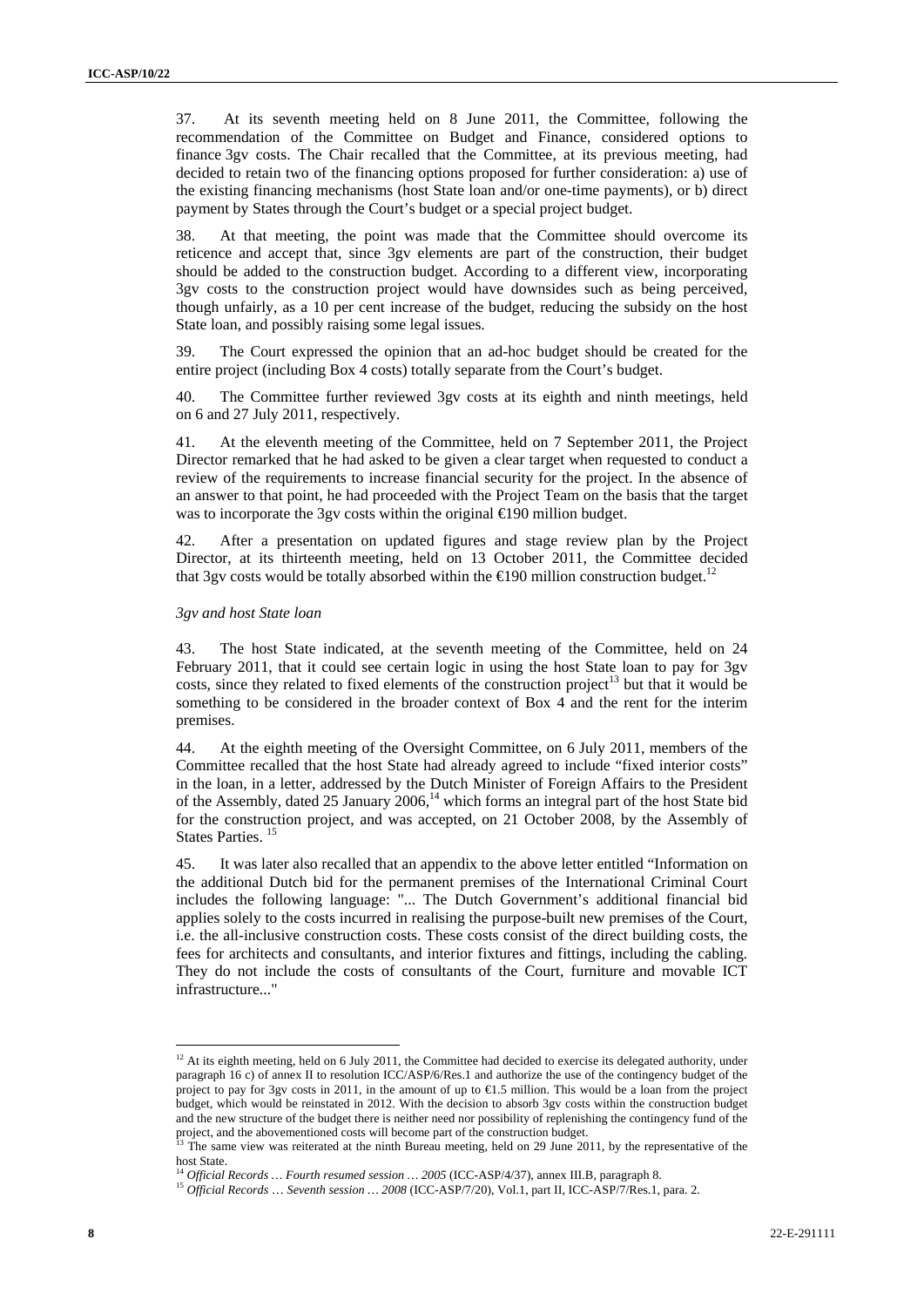46. In this connection, the Committee considered, at its fourteenth meeting, held on 2 November 2011, a letter from the Dutch Minister of Foreign Affairs to the President of the Assembly of States Parties, dated 31 October 2011 concerning the permanent premises, in which the host State presented as a new offer the extension of the scope of the host State loan to the 3 gv costs (i.e. fixed elements), on the condition that an agreement was found with regard to the interim premises rent.

47. There was consensus in the Oversight Committee that the new offer, dated 31 October 2011, does not provide any additional value to the 2006 bid from the host State to include 3gv costs into the scope of the host State loan.

48. At the seventeenth meeting of the Committee, held on 28 November 2011, the representative of the host State confirmed that 3gv costs can be financed through the host State loan.

#### **(b) 2gv elements and other related costs – Court's budget**

49. The Committee on Budget and Finance, at its August 2011 session, was of the view that, to maintain the principle of budgetary integrity, 2gv costs should normally be contained within the Court's budget, and recommended that said costs be clearly identifiable and quantifiable.<sup>16</sup>

50. After having considered 2gv financing at its sixth, seventh and eighth meetings, the Committee position was that 2gv should be funded through the budget of the Court. 2gv costs would be discussed by the Committee on Budget and Finance, through the Oversight Committee, and submitted annually to States Parties for approval via the Court's budget in a way that would keep 2gv costs differentiated from the regular expenditures of the Court.

51. However, for the year 2012, it was not possible to include 2gv and other related costs in the proposed budget, as the figures and the requirements they were based upon, were still under review by the Oversight Committee at the time of the preparation of the 2012 proposed budget. The proposed programme budget for 2012, for the permanent premises was issued on 2 August 2011, and then revised, on 29 August  $2011$ .<sup>17</sup>

52. Therefore, the Committee on Budget and Finance was not able to make specific recommendations on the figures for 2gv elements.. However, the Committee on Budget and Finance recommended that the Oversight Committee ensure that costs which should normally fall within the €190 million envelope for the construction project not be contained within the Court's budget of the Court.<sup>18</sup>

53. While the Oversight Committee had decided to absorb the 3gv costs ( $\epsilon$ 22.1 million) into the construction budget, it was of the opinion that the necessary temporary staff to support the project should be provided through the Court's budget, as was the case with the Project Director's Office, the Project Office for the Permanent Premises and all other sections of the Court involved in working for the project. In the Committee's view, the consultants needed to prepare the work on 2gv elements should also be part of the Court's budget since the construction budget was set up to deal only with the construction of the premises.

54. Following the recommendations of the Committee on Budget and Finance, the Committee decided to differentiate between additional temporary staff needed by the Court to support the project, on the one side, and 2gv elements and other related costs, on the other.

55. Consequently, the Oversight Committee proposed a new Major Programme VII-1, including a Programme for the Project Director's Office, as in previous budgets, and two new Programmes, under the control of the Project Director, dealing, respectively, with additional temporary staff, and 2gv elements and other related costs. Thus, these costs

<sup>&</sup>lt;sup>16</sup> Report of the Committee on Budget and Finance on the work of its seventeenth session (ICC-ASP/10/15), para. 140.<br><sup>17</sup> ICC-ASP/10/10/Add.1, and ICC-ASP/10/10/Add.1/Rev.1.

<sup>&</sup>lt;sup>18</sup> Report of the Committee on Budget and Finance on the work of its seventeenth session (ICC-ASP/10/15), para. 139.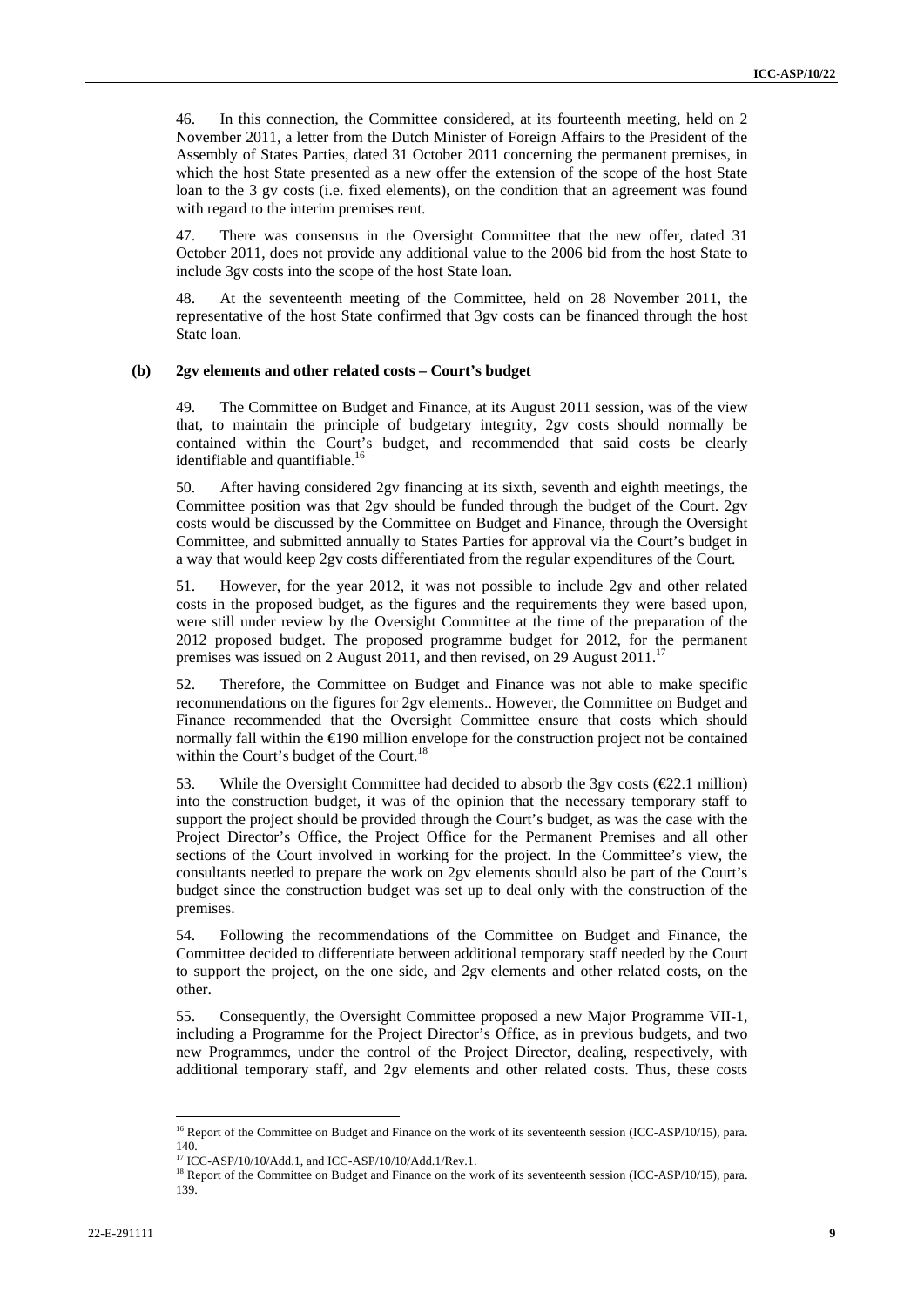would be clearly identifiable and quantifiable in the budget, as recommended by the Committee on Budget and Finance.

56. The Oversight Committee, through several reviews, was able to progressively reduce the total amount of the resources needed in 2012 for 2gv elements and other related costs from the original  $\bigoplus$ .5 million estimate submitted to the Committee on Budget and Finance, on 2 August 2011, to  $\in$  million, on 29 August 2011,  $\in$ 882,000, and finally €847,600, which was the figure adopted on 13 October 2011, at the thirteenth meeting of the Committee.

57. The revised programme budget for 2012, relating to the permanent premises project was circulated to States Parties on 14 October 2011.<sup>19</sup> With a view to allowing the Committee on Budget and Finance appropriate time for consideration and thereby facilitating the work of the Assembly, the Chair of the Committee submitted the revised programme budget to the Chair of the Committee on Budget and Finance on 28 October 2011.

#### *Supplementary budget*

58. On 31 October 2011, the Registrar addressed a letter to the Chair of the Committee recalling that the Registry had expressed concerns on the direct submission by the Oversight Committee of the first version of the "Proposed programme budget for 2012 of the International Criminal Court: Permanent premises" (ICC-ASP/10/10/Add.1) to the Committee on Budget and Finance and reiterated those concerns when, document ICC-ASP/10/10/Add.1/Re.2 was circulated to States Parties.

59. The Registrar recalled in the letter that, Financial Rule 103.2 (2) vests in the Registrar the submission of the consolidated programme budget to the Committee on Budget and Finance and to the Assembly of States Parties, and consequently, requested to receive the new proposed budget approved by the Committee at its thirteenth meeting in order for the Registry to submit it to the Assembly as a supplementary budget proposal for 2012.

60. The Committee considered the matter at its fourteenth meeting, held on 2 November 2011, and agreed to request the Registrar to submit the proposed budget for permanent premises as a supplementary budget to the Assembly as expeditiously as possible with a view to allowing States Parties sufficient time to consider the document in advance of the tenth session of the Assembly.

61. At its sixteenth meeting, held on 21 November 2011, the Project Director informed the Committee that the Court had revised the final figure for the two new programmes within Major Programme VII-1 up to  $\bigoplus 04.100$  to ensure consistency with the salary scale applied in the proposed programme budget for 2012.

### **C. Cost of the project**

#### **1. Construction budget**

62. Neither the delay in 2009/2010 due to the selection of the architect, nor the new delay during the Final Design minus stage caused an overrun of the overall budget, which continued to be within the maximum figure of  $\epsilon$ 190 million at 2014 prices. Furthermore, in the opinion of the Project Director's Office and the Court, the thorough analysis of costs achieved at the Value Engineering stage of the project mitigates significantly the risk of a cost overrun at later stages.

63. However, the decision by the Committee to absorb 3gv elements ( $E$ 2.1 million) in the construction budget, as noted by the Project Director at its ninth meeting, held on 27 July 2011, equates to a 12 per cent reduction of the construction budget and poses the challenge of finding savings throughout the project.

 19 ICC-ASP/10/10/Add.1/Rev.2.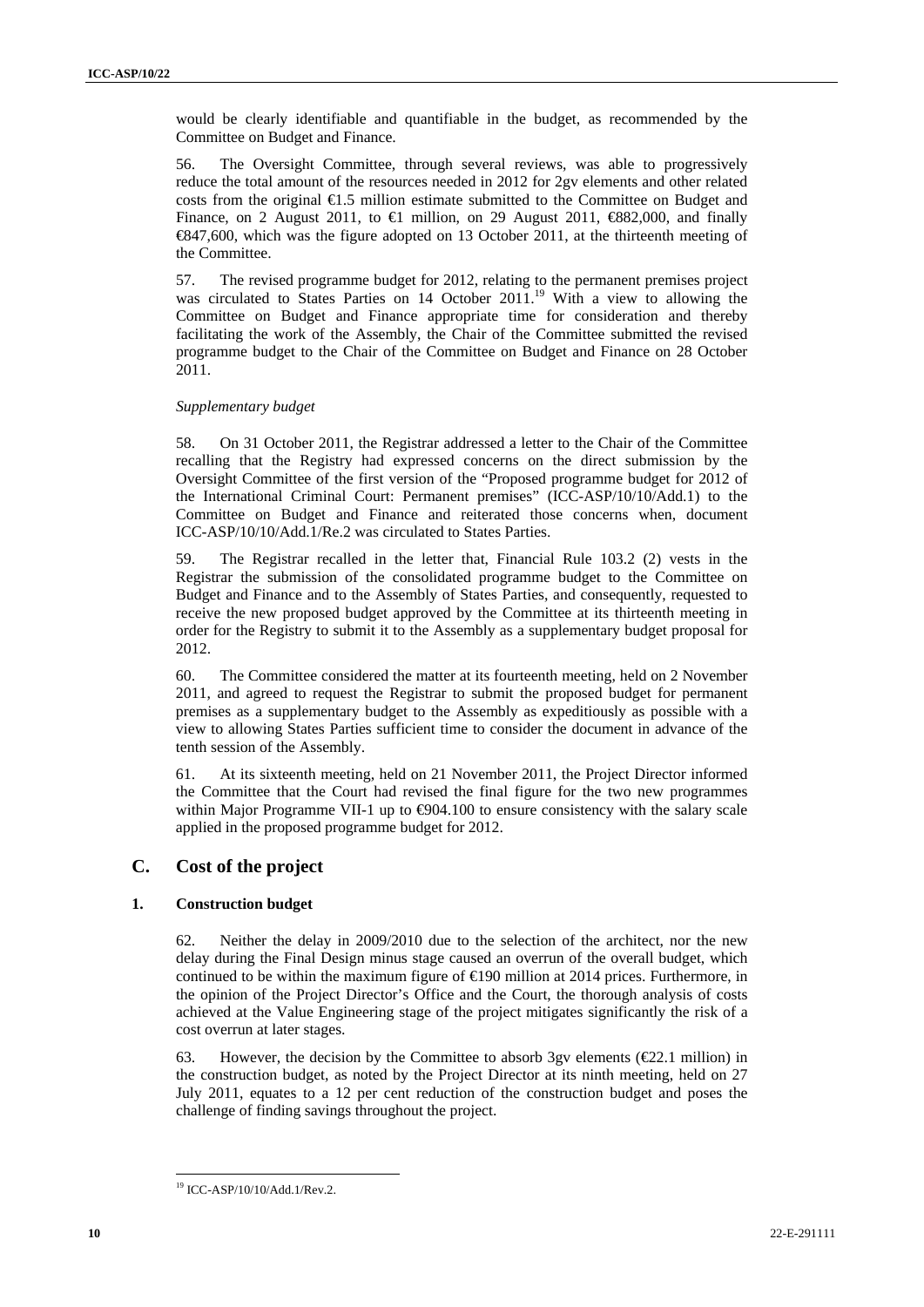#### **2. Cost reduction process to absorb the 3gv within the €190 million construction budget**

64. At the third meeting of the Oversight Committee, held on 24 February 2011, the Oversight Committee decided to undertake a detailed verification of the Box 4 costs estimates, and requested the Project Manager and the Project Director to conduct a review of said costs.

65. At the seventh meeting of the Committee, held on 8 June 2011, the Project Manager explained that he had verified that the Box 4 budget proposed was related to the project, not the organization, and consistent with the structure of the project regarding 3gv and 2gv costs. The review, he added, had used benchmarks related to other governmental office headquarters. According to the Project Manager, the results showed that all main elements in the Box 4 budget estimate were generally within the benchmarks, the only exceptions being the security installations, which were higher (in the Project Manager's view this was justifiable because of the special security requirements of the Court tower), and the consultant's fees, which were slightly below the benchmark.

66. Further reviews of 3gv costs were undertaken by the Committee at its eighth, ninth eleventh, twelfth and thirteenth meetings.

67. At the eleventh meeting of the Committee, held on 7 September 2011, the Project Director presented the results of the review he had conducted in two different phases: a) Stage 1: Review of contingency and escalation budgets; and b) Stage 2: Review of the requirements.

68. At the twelfth meeting of the Committee, held on 22 September 2011, the conclusion was reached that it was not possible to absorb the full 3 gv elements in the construction budget while keeping the budget at a maximum  $\epsilon$ 190 million, using only financial means (Stage 1). Since a review of the design (Stage 2) would be necessary, the Committee, decided to follow the Project Director's advice and conduct such review in two different sub-phases, i.e., during the Final design plus stage, and at the negotiation period during the tender stage.

69. At the thirteenth meeting of the Committee, held on 13 October 2011, the Project Director made a presentation on updated figures and stage review plan, and explained the targeted savings needed in the construction project in order to absorb the 3gv elements within the €190 million construction budget:

- *Stage 1* (September-October 2011):  $\bigoplus$ .2 million in contingency and escalation savings;
- *Stage 2* (October 2011-August 2012):  $\bigoplus$  4.2 to  $\bigoplus$  6.2 million as follows:

(a)  $\oplus$  to 4 million from Value Engineering at the Final Design Stage (October 2011-January 2012);

(b) €8.2 million from tender returns below tender price (June-July 2012); and

(c)  $\Theta$  to 4 million through negotiations before the contract signature (July-August 2012);

*Stage 3* (September 2012-onwards): Further savings during the construction period.

70. According to the Project Director, having high quality tender documents would be essential during the process. He pointed out that stage 2 b) would be key as it would clarify the financial reality of the project. Ideally, all necessary savings would be achieved by the end of stage 2 b). Otherwise, the requirements would need to be changed in August 2012 during stage 2 c). After Stage 2 c), it would not be possible to proceed with the contract unless the  $E(90)$  million target had been reached or a new budget was approved by the Assembly of States Parties. He stressed that this could potentially delay the project as time might then be needed to implement further reductions and incorporate them into the project.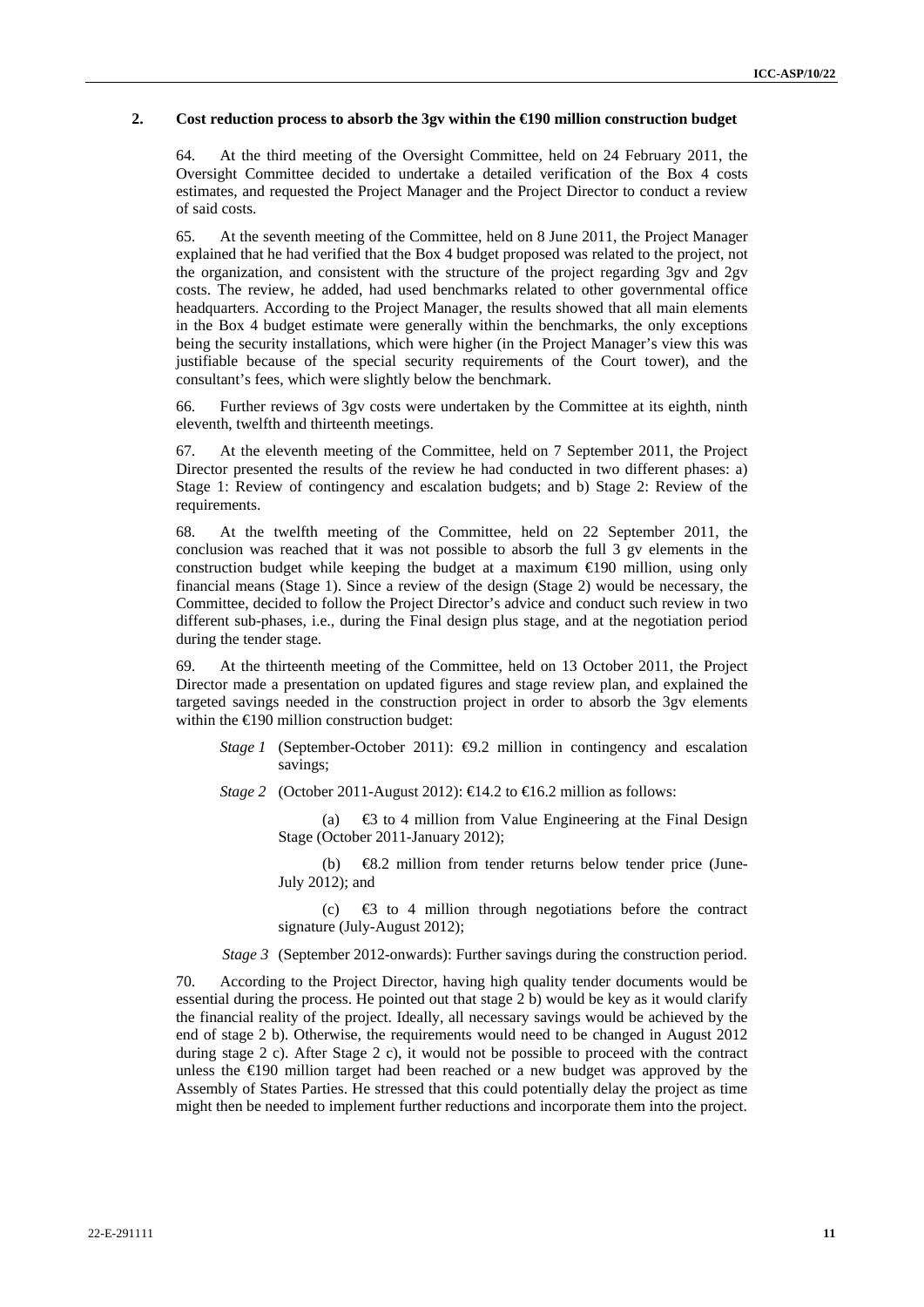71. The Committee concluded, at its thirteenth meeting, held on 13 October 2011, that it expected to have the total absorption of 3gv elements within the 190 million budget after stage 2 c). Otherwise, it would be the Committee itself making the necessary cuts to bring the project within cost or requesting the users to look into a list of possible savings to make their own choices.

72. In this regard, the Court noted that it was important to keep in mind that, in this process, the functionality and the scope of the project should not be affected.

#### **3. Review of the requirements**

73. At its eighth meeting, held on 6 July 2011, and in order to enhance the financial security of the project, the Oversight Committee decided to approach costs not only on a phase-by-phase basis, as it had done before, but also from the perspective of the overall project budget. Therefore, the Committee decided to undertake a further review of user requirements for the project, in addition to those related to Box 4 costs.

74. The Committee agreed with the Court that the review would need to fully safeguard the functionality of the project, while drawing a distinction between those requirements which are essential to the proper performance of the core duties of the Court and other elements of the project which might not meet this standard.

75. The review of the requirements will be undertaken depending on the savings achieved in the schedule adopted at the thirteenth meeting of the Committee in order to absorb the 3gv elements into the construction budget. At its fourteenth meeting, held on 2 November 2011, the Committee requested the Project Director to prepare a list of possible cuts to the requirements in order to find additional savings to be implemented, if needed, at any stage.

#### **4. New financial framework for the construction budget**

76. At the fifteenth meeting of the Committee, held on 9 November 2011, the Committee considered and approved a change of the project's financial framework. As explained by one of the independent experts, the original framework of the project consisting of Boxes 1 to 4, with the resulting overlap of contingency, cushion and escalation budgets in several parts of the project made it very difficult in practice to effectively manage the project<sup>20</sup>.

77. The Project Director's Office in close collaboration with the independent experts developed, following the internal audit and the Committee on Budget and Finance recommendations, a revised financial framework for the entire project. As a result, the project budget, set at  $\bigoplus$ 90 million has been restructured to include 5 sets of costs:

(a) The construction costs (comprising the direct and indirect construction costs and the fees for the design team after tendering as these will make up the cost paid to the general contractor);

(b) Funds set aside to cover project risks (such as design or construction risks – as these will also most likely end up in the cost paid to a general contractor), and client risks (such as permit risks, legal claims etc  $-$  costs that will sit outside of the general contractor's contract). The risks, managed via a detailed risk register, that materialise during the project will result in a transfer of the financial cost of the risk to any of the other four budget lines;

(c) Building permits and dues;

(d) Fees related to the design, project management and other specialist consultants; and

(e) Other costs.

78. The revised budget breakdown has been used as well to prepare the cash flow scheme annexed to the draft resolution on permanent premises.

<sup>20</sup> See annex I to ICC-ASP/9/28.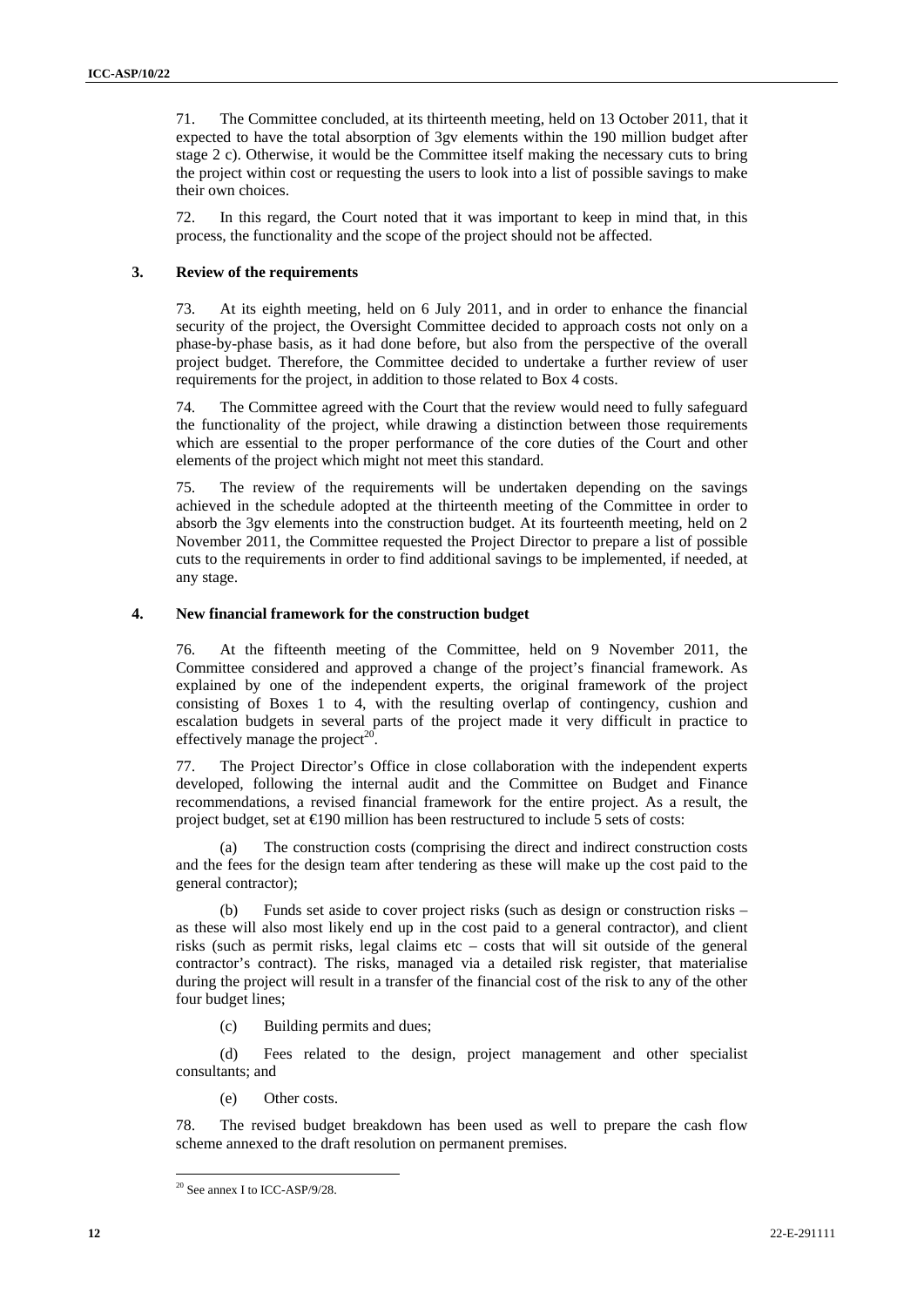79. With this new presentation, the construction budget is expected to be much more transparent, and the 3gv elements would be subsumed into the construction and risk parts of the new budget.

#### **5. Expenditures and projected budget from the Court's budget**

80. In order to calculate the total cost of the project, as has been requested by the Committee on Budget and Finance and the Court's Office of Internal Audit, reference needs to be made to the other two components that fall under the Court's regular annual budget, which together amount to  $E$ 6.8 million until the end of the project:

Major Programme VII-1, for which the projected total budget until the end of the project is estimated at  $\epsilon$ 23.3 million incorporates, as of 2012:

(i) Programme 7110, Project Director's Office for an estimated amount at €3.5 million;

(ii) Programme 7120, for the Court's staff resources and management support related to the project estimated at  $\epsilon$ 2.3 million; and

(iii) Programme 7130 for 2gv and other related costs estimated at  $\text{ } \infty 1.5$ million.

(b) Major Programme III, sub-programme 3160 (Registry Permanent Premises Office) estimated at €3.5 million.

81. Further details to Major Programme VII-1 and Major Programme III, subprogramme 3160 expenditures and future projected budgets are provided in annex III.

#### **6. Total cost of the project: construction budget + Court's budget (permanent premises)**

82. The revision of the financial framework has resulted in creating clarity on the full cost impact of the project, through clearly identifying the costs related to the project that are funded via the budget of the Court and those that are funded through the construction budget (annex IV).

83. Annex IV provides an estimation of the full costs related to the project for the period 2008 until 2016. The total estimated costs, amount to  $E$ 16.8 million, that is, a maximum €190 million for the construction budget (including 3gv costs), and an estimated projected figure of  $E$ 6.8 million from the regular annual budget of the Court (including 2gy costs).

### **III. Financial reporting**

#### **A. Project expenditures**

84. As reported by the Project Director, the projected expenditures for the project budget ( $\in$ 190 million) from 2008 to 2011, as at 18 November 2011, amount to  $\in$ 13.4 million, as reflected in annex V to this report.

#### **B. One-time payments**

85. At its seventh session, , the Assembly, in resolution ICC-ASP/7/Res.1, paragraphs 6 and 7, invited States Parties to consider making a one-time payment equal to their share in the value of the total estimated overall construction costs, subject to an adjustment once the final cost of the project is determined. The Assembly adopted, at its resumed eighth session, resolution ICC-ASP/8/Res.8, extending the date for States Parties to opt for onetime payments to 15 October 2012.

86. As at 18 November 2011, 28 States Parties have selected the option of a one-time payment of their assessed share, representing a total value of €33,340,284. These States Parties would receive discounts on their share of the costs, as one-time payments reduce the need of making use of the host State loan, leading to a capitalization of the unused part of the loan (17.5 per cent).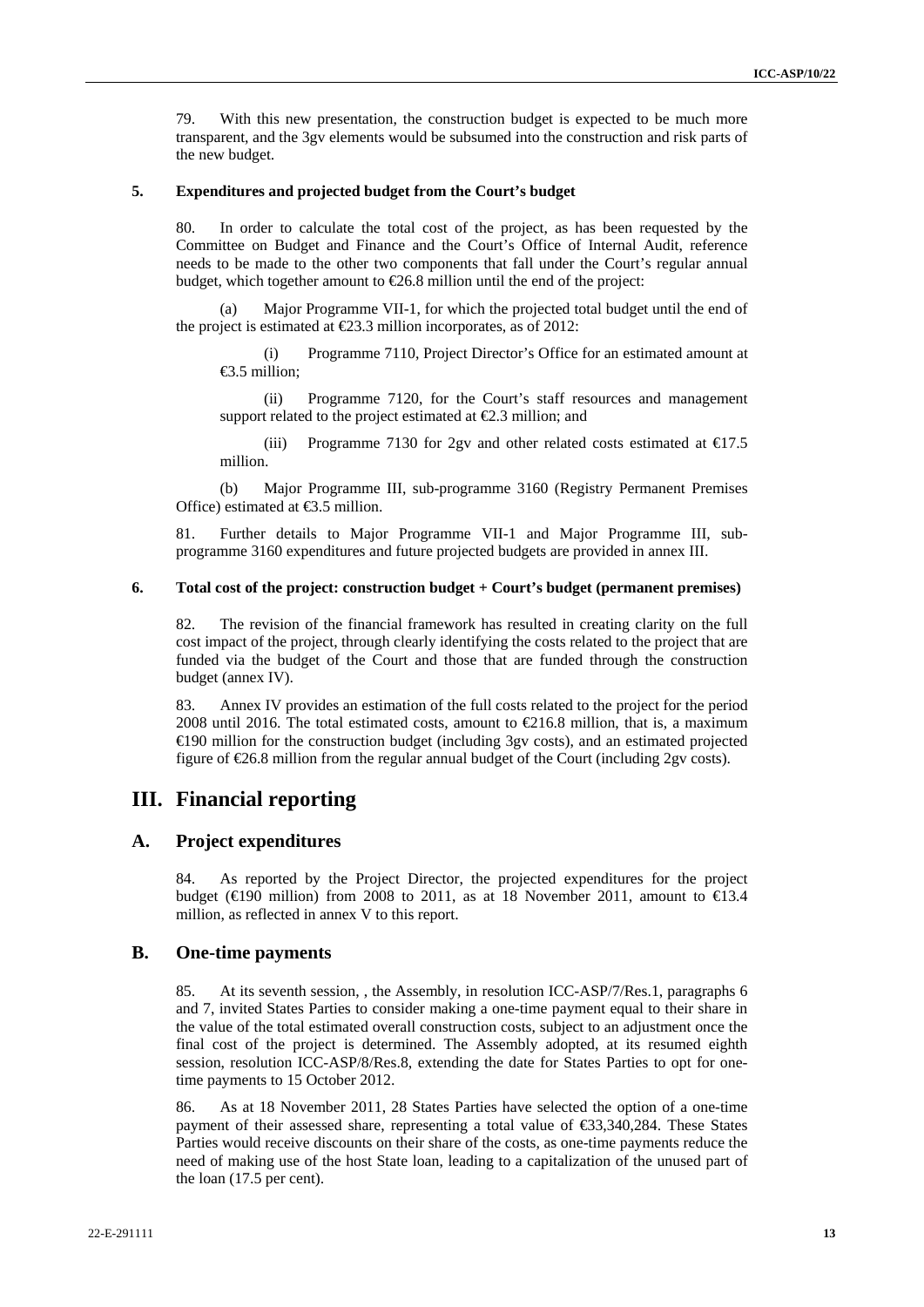87. As at 18 November 2011, one-time payments, partial or in full, have been received from 23 States Parties, totaling €26,468,660 (see annex VI).

88. The cash flow overview in connection with one-time payments is submitted as annex VII, which shows also interest received on one-time payments.

89. The current committed one-time payments and the one-time payments already received (annex VII) show that the necessary cash-flow in 2012 could be funded from committed one-time payments only, under the assumption that those will be timely received, making withdrawals from the host State loan unnecessary in 2012. As from 2013, usage of the loan would again be required. Further clarity on the actual timing of drawing down on the host State loan will be available upon agreement of the contract with the general contractor.

#### **C. Trust Fund**

90. In accordance with resolution ICC-ASP/6/Res.1, annex VI, a trust fund has been established by the Registrar for the purpose of holding funds dedicated to the construction of the permanent premises of the Court. So far no voluntary contributions from governments, international organisations, individuals, corporations or other entities have been received.

### **IV. Other project related issues**

#### **A. Total cost of ownership and surface area**

91. At the eleventh meeting of the Committee, held on 7 September 2011, the Project Director indicated that the total cost of ownership (TCO) needed to be recalculated in order to take account of the impact of the Value Engineering conducted in February/March 2011, which had resulted in an increased gross floor area for the project. Since the Value Engineering had resulted in other efficiencies and savings, the additional gross floor area did not result in an increase of the construction budget.

92. The Committee was informed about the updated total cost of ownership at its twelfth meeting, held on 22 September 2011. The presentation, prepared by the Project Manager, showed an increase of 4.6 per cent under the current Final Design ( $\in \{6,990,000\}$  per year) compared with the previous calculations at the end of the Preliminary Design stage (€16,240,000 per year).

93. It was recalled that the TCO is composed of the following elements:

- (a) Operating costs, estimated at  $\epsilon$ 2,590,000 per year;
- (b) Depreciation costs, or amortization, estimated at  $\epsilon$ 7,510,000 per year; and

(c) Financial costs, that is, the interests to be paid on the host State loan by those States Parties that did not opt for one-time payments, estimated at  $6,890,000$  per year.

94. In the opinion of the Project Manager, the increase of TCO was partly due to the increase of the gross floor area, which went from 50,560 square meters at the end of the Preliminary Design to 52,450 square meters after the Final Design. The Committee requested the Project Manager to provide further explanations on the benchmarks used to calculate the TCO.

95. At the fifteenth meeting of the Committee, held on 9 November 2011, the Project Manager indicated that the TCO estimate presented at the previous meeting, linking the increase of TCO to the increase of gross floor area, was the result of a theoretical exercise and that for some of the square meters considered the real cost of maintenance could be lower. The Project Director agreed that with the completion of the final design, it was time to do the real calculations.

96. The Project Manager made a presentation to the Committee, at its sixteenth meeting, held on 21 November 2011, to clarify the concepts of net area and gross floor area in the project. He indicated that it was difficult to trace back the different net areas from the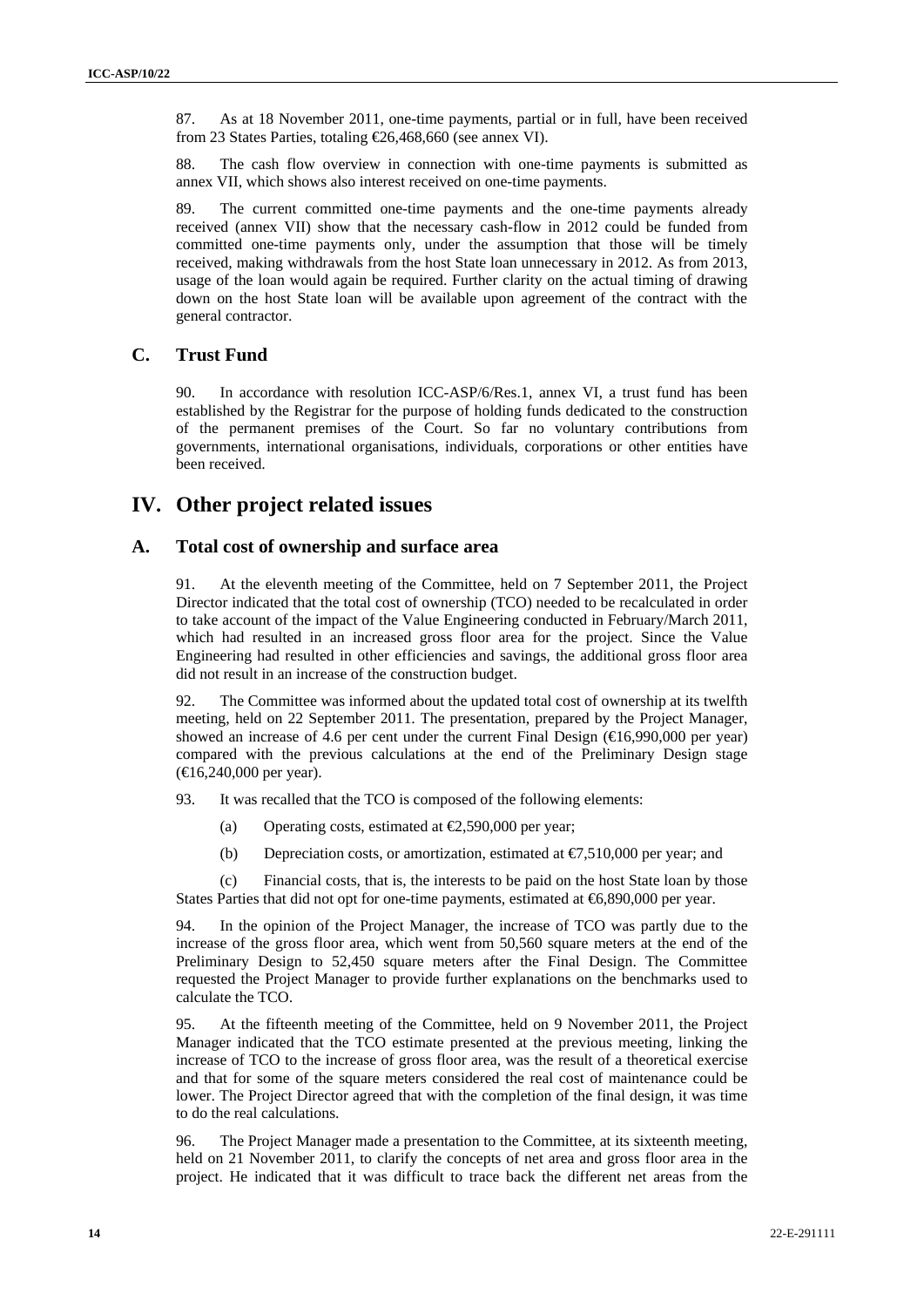competition design to the final design, since the project did not follow the Dutch standard on net floor area and different stakeholders, such as the Design Team, the Court, etc., might have applied different criteria throughout the project. He pointed out there was an ongoing discussion with the Court on whether the net area had increased or not since the Competition design.

97. However, the Project Manager stressed that the figures on gross floor area were correct and were the most important in terms of a construction project and the calculation of its cost. The increase in gross floor area since the end of the Preliminary Design was mainly due to the addition of technical rooms and basement logistics, and the Value Engineering. In the later case the additional gross floor square meters were cheaper than average.

98. The Committee decided to keep a reference to the gross floor area of the project in the draft resolution, on the understanding that further changes might occur during the process leading to the signature of the contract with the general contractor, which would again have an impact in the total gross area of the project. The Committee would continue looking into ways of reducing the total cost of ownership.

#### **B. Visibility of membership at the seat of the Court**

99. At the seventh meeting of the Committee, held on 8 June 2011, the Chair referred to the matter of how States Parties will be reflected in the new permanent premises. He recalled that the issue had been discussed by the Committee last year at its thirteenth meeting, held on 16 November 2010. On that occasion, it was noted that having flag poles was preferable for States to having their names on bronze reliefs, as flags were easily and universally recognized symbols, while bronze reliefs raised the issue of languages, changing names of countries, succession matters, etc. and would not be readily visible from a certain distance. Although the cost of hoisting and lowering flags would have to be taken into account, the point was made that, in any case, the decision on how to best reflect at the symbolical level the political support of a State to the Court belonged to States Parties.

100. The Chair stressed that any choice to have flags rather than other ways to represent States Parties did not necessarily entail that poles had to be installed outside the premises, with the mentioned additional costs. Other international organizations had addressed this matter by having all Member States' flags placed indoors, at the public entrance of their premises (e.g., OPCW, UNOV).

#### **C. District heating**

101. At the sixth meeting of the Committee, held on 18 May 2011, the Acting Project Director recalled that in the initial starting point for the project, i.e., the competition brief, district heating would be available for the new premises. However, it had become apparent that this initial starting point might have to be altered since the host State was not able to arrange rates for the district heating system in conformity with the market situation.

102. After intensive discussions between the host State, the Municipality, the energy supplier Eneco and the Project Director's Office, an alternative solution was proposed consisting in providing the project with a heat and cold storage provision. This was, according to the Acting Project Director, an acceptable alternative solution for the project both from the technical and sustainable points of view. Furthermore, the alternative solution would have slightly less maintenance costs for the Court and be offered at market energy prices. The Acting Project Director specifically thanked the host State for its intervention and persistence in getting the matter solved.

103. The Project Manager explained that the alternative solution consisted in storing warm water in summer to be extracted in winter to heat the premises, and storing cold water in winter to be used in summer for the cooling of the Court. The energy company would bill the Court according to the energy used. The host State clarified that this solution had not been retained in the beginning of the project because drilling at the site was not permitted. However, this could be done several hundred meters from the Court. The host State and the Municipality would finance the additional investment needed so that the energy company would charge the Court only the regular market price for the service.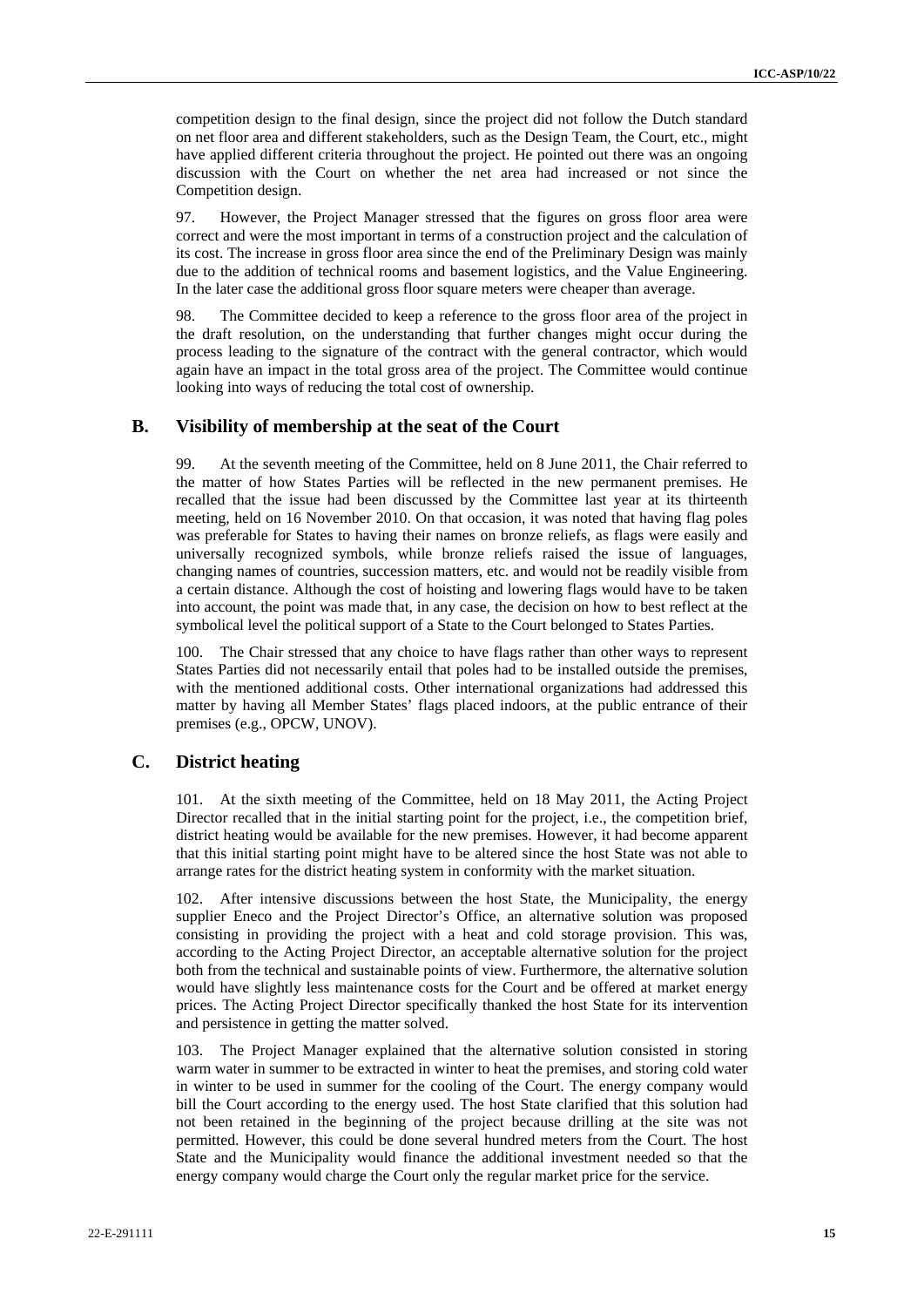104. The point was made, at the 8 June 2011 meeting of the Committee, held on, that the new solution could not be less favourable to the project than the strong position the project had been granted by the competition brief on this matter.

105. The change was accepted since it provides a more sustainable solution (e.g. lower energy consumption) and lowers the investment costs and running costs for the energy provision.

106. This form of energy provision will require a contract to be negotiated with the energy provider for a period of between 15-20 years. A project working party consisting of representatives of the Project Director's Office, the Court and the Project Management has been set up to deal with this issue.

#### **D. Residual mechanism**

107. At the second meeting of the Committee, held on 26 January 2011, the Registrar referred to the United Nations Security Council resolution 1966 (2010) on the residual mechanism and proposed to consider ways to accommodate it. In this regard, it was pointed out that, at that stage, it was still premature to discuss the matter. It was recalled that the decision was to have the residual mechanism located in The Hague, which did not necessarily mean at the Court. However, if that was the case, a decision would have to be reached by the Assembly before the Committee could consider the financial implications of such decision. In this connection, reference was made to paragraph 23 of the omnibus resolution adopted at the ninth session of the Assembly<sup>21</sup>, which stated that any action taken in this regard should be on a "cost-neutral basis" for the Court.

108. In this connection, on 24 November, in reply to a query by the Committee, the Registrar informed the Committee that it had responded to the requests in relation to the possible housing of and cooperation with residual mechanisms assuring full cooperation to the extent possible. In this respect the Court had, *inter alia*, been in contacts with the Special Court for Sierra Leone (SCSL) and the UN Office of Legal Affairs (OLA). Since the adoption of Resolution 1966 (2010) by the United Nations Security Council, establishing the International Residual Mechanism for Criminal Tribunals, on 22 December 2010, the Court had not been approached by the United Nations Office of Legal Affairs, nor the Tribunals.

### **V. Governance structure**

#### **A. Operation of the governance structure**

109. At its seventh meeting, held on 8 June 2011, the Committee decided to approve a new governance structure for the project (see annex VIII). This was done in accordance with the mandate given by the Assembly to the Oversight Committee to make any changes in the structure that it deemed appropriate and to implement them with immediate effect subject to confirmation by the Assembly at its next session.<sup>22</sup>

110. The new structure identifies and empowers a single Project Director by giving him the strategic leadership, decision-making and overall management of the project. The Oversight Committee is of the opinion that the revised governance structure is an appropriate and adequate response to the issues highlighted in the various relevant audit reports and takes account of the position expressed by the Court.

111. Thus, the improved governance structure:

(a) Is based on the assumption that the Court and the States Parties both share the same interest in the project, namely to deliver a building that meets the project's goals regarding timelines, cost and quality requirements;

Implies that the Project Director can act and must be seen to act on behalf of all stakeholders allowing him to effectively lead the project. Thus, the revised governance

<sup>&</sup>lt;sup>21</sup> Official Records ... Ninth session ... 2010 (ICC-ASP/9/20), vol. I, part III, ICC-ASP/9/Res.3, para. 23.

<sup>&</sup>lt;sup>22</sup> Official Records … Ninth session … 2010 (ICC-ASP/9/20), vol. I, part III, ICC-ASP/9/Res.1, para. 8.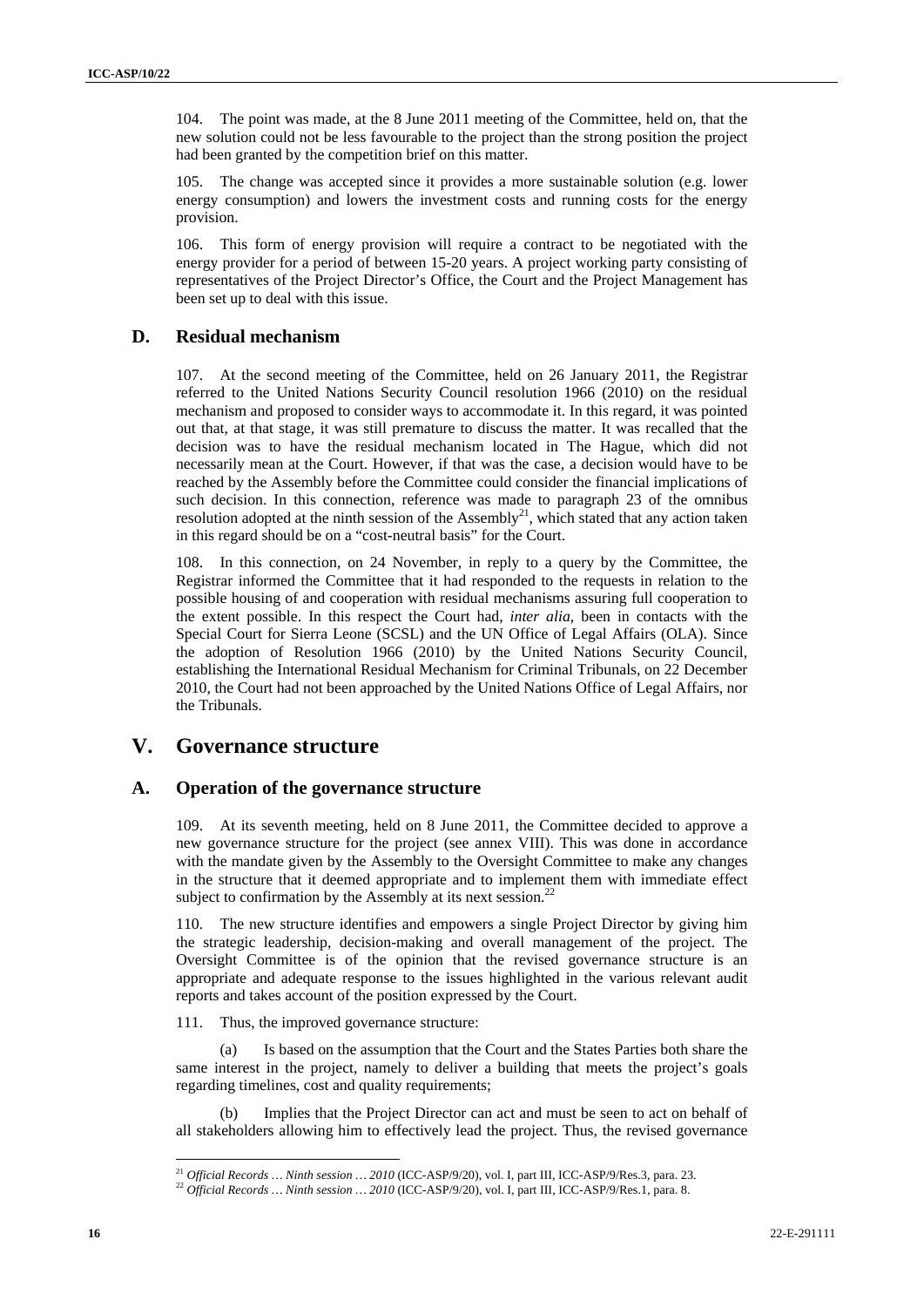structure is made consistent with the Assembly's original policy for the project laid out in resolution ICC/ASP/6/Res.1, including its annexes II, III, and IV. Under the prior governance framework, the Project Director's overriding authority had not worked in practice;

(c) Identifies and empowers a single Project Director by giving him or her the strategic leadership, decision-making and overall management of the project, including the design and construction project, the users' project, the cost and quality project, and the site project. Thus, the confusion that would arise from having two different directors for a single project is avoided;

(d) Responds to the recommendation of the External Auditor since the revised governance is fit for the purpose of the project as it lays out full and clear accountability for the project with the Project Director;<sup>23</sup> and

(e) Is consistent with the experts' recommendations, from the outset in 2005, that the Project Director be in charge of coordinating all parties involved in the project. Communication with and implication of the user is guaranteed, under the overall authority of the Project Director, through established reporting lines and direct access for the user to the new Project Director (policy of open doors).

112. The Chair of the Oversight Committee made a presentation on the new governance structure of the project to the Court's Audit Committee on 17 June 2011.

113. Following the adoption of the revised governance structure, the Oversight Committee has been pleased to note that the Project Director and the Court are jointly exploring avenues for increased integration of their resources in the project, with the aim of creating synergies which will hopefully result in efficiency gains throughout the process.

#### **B. New Project Director**

114. After the resignation of the first Project Director, Mr. Hans Heemrood, effective 1 March 2011, the Committee, at its third meeting, held on 24 February 2011, appointed Ms. Ann Janssens Acting Project Director from 1 March 2011 until the recruitment of a new Project Director was completed.

115. The new Project Director, Mr. Neil Bradley, took up his responsibilities on 20 June 2011.

### **C. Development of an overall procurement and financing strategy during the construction stage**

116. As part of developing the revised Financial Framework the Project Director's Office has undertaken a collaborative Strategic Procurement exercise with the Court resulting in a Project Strategic Procurement Matrix identifying activities that can follow the regular Court procurement procedures and those that will follow a specifically developed variant Project procedure (which is in line with the Financial rules and regulations of the Court). This is in the process of being finalized before being formally presented to the Registrar for approval.

### **VI. Development of an audit strategy**

117. At the sixth meeting of the Committee, held on 18 May 2011, the Acting Project Director informed the Committee that an audit strategy for the project was being developed in conjunction with the external auditor. When ready, the proposal would be shared with both the external and internal auditors for feedback and comments, and submitted to the Committee for approval.

118. At the seventh meeting of the Committee, held on 8 June 2011, the Chair informed the Committee that the Office of the Internal Oversight Services of the United Nations had submitted the Court's Assurance Mapping Study, on 25 May 2011, following a request by

<sup>&</sup>lt;sup>23</sup> Official Records ... Ninth session ... 2010 (ICC-ASP/9/20), vol. II, part C, Financial statements for the period 1 January to 31 December 2009, para. 26, Recommendation 1.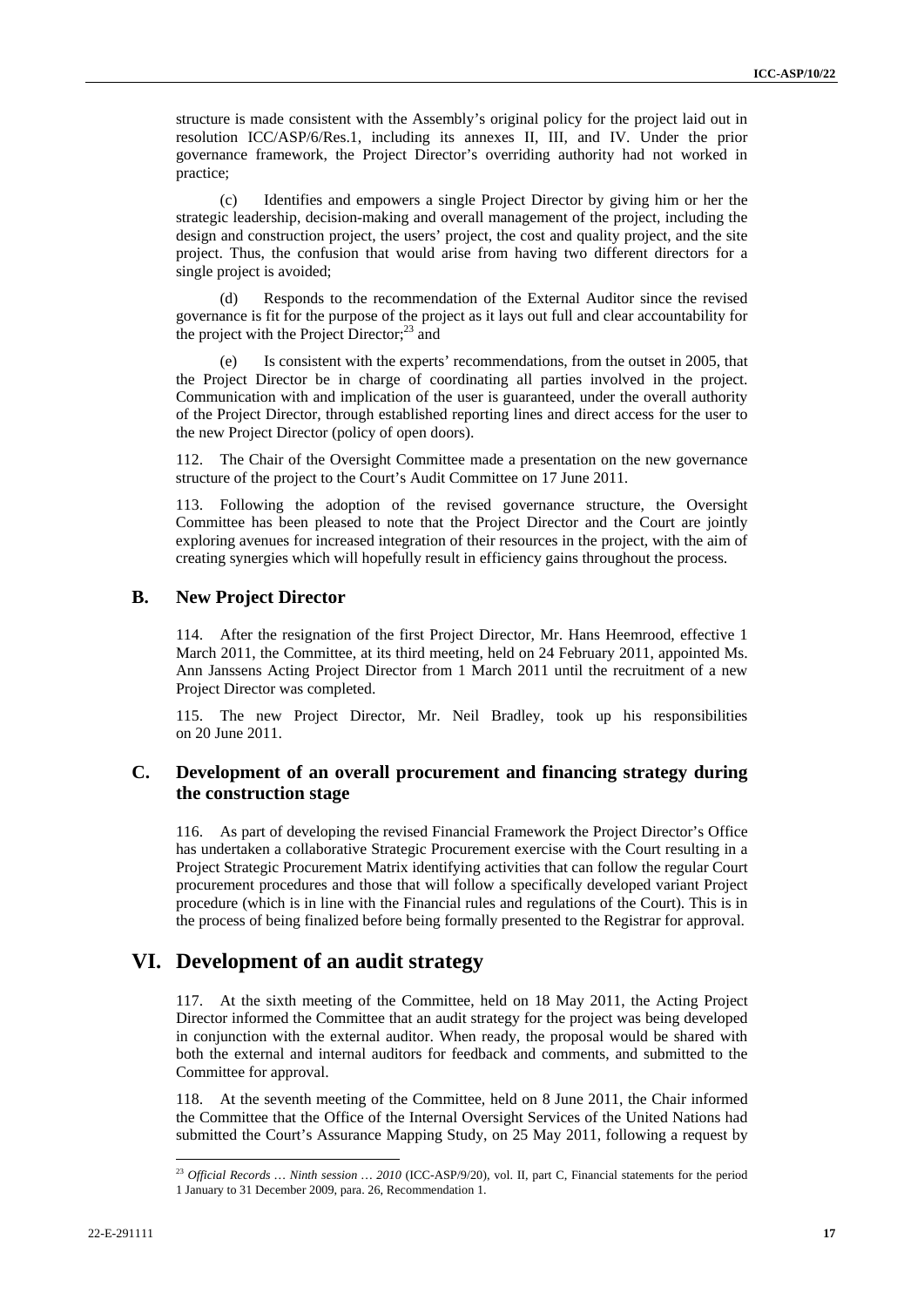the Bureau. The main recommendation, as regards the Permanent Premises project, was the need to develop and implement an Audit Strategy, including an assurance map for the risks to the project..

119. The Committee, at its eleventh meeting, held on 7 September 2011, considered a document, prepared by the Secretariat and dated 26 August 2011, containing extracts from various audit reports, highlighting recommendations related to the permanent premises project.

120. The Project Director explained, at the same meeting, that the Project Director's Office had already provided responses to the external audit report recommendations and made comments on them all, although they had yet to formally reply to some of the internal audit recommendations.

121. It was noted, at the sixteenth meeting of the Committee, held on 21 November 2011 that the new external auditor was in the process of being recruited by the Court; therefore in 2012 it would be possible, working also in conjunction with the Court's Office of Internal Audit, to finalize the audit strategy for the project.

### **VII. Voluntary contributions**

122. At the seventh meeting of the Oversight Committee, held on 8 June 2011, the Chair recalled prior discussions on possible actions for adopting a policy on donations and other voluntary contributions to the project. He noted that the establishment of the ad hoc Trust Fund had not brought in itself any result so far. The Chair indicated that donations should be regarded as a means to increase the sense of global ownership of the permanent premises by the international community at large as well as by the general public, resulting in a reinforced credibility for permanent international justice carried out on behalf of "all peoples … [with] a shared heritage"..24 At the same meeting, the Acting Project Director presented ideas related to possible items in the project susceptible of sponsorship or donation, types of sponsors or donors and conditions for sponsorship.

123. At the ninth and eleventh meetings of the Committee, held on 27 July and 16 September 2011, respectively, the Project Director updated the Committee on the preparation of a list of possible elements that had been identified for donation or sponsorship. The Project Director's Office presented the Committee, at its fourteenth meeting, held on 2 November 2011, with draft regulations for the Trust Fund for the Permanent Premises project and in-kind contributions, dated 1 November 2011, and draft terms of reference for the voluntary contributions campaign which included an annexed list of potential sponsorship items, dated 24 October 2011.

124. The Executive Director of the Trust Fund for Victims (TFV), Mr. Pieter de Baan, made presentations to the Committee at its fourteenth and fifteenth meetings, held on 2 and 9 November, respectively. He addressed challenges and lessons learned, specifically focusing on private donors. However, he indicated that, for the moment, the TFV had very limited experience on private donors which had contributed only 1 per cent of the Fund's resources.

125. Mr. de Baan noted that the Court's Financial Regulations and Rules had not been tailored to receive voluntary contributions from the private sector and might therefore require some amendments in the future. In order to attract private donors, there was need to put in place a policy of private contributions and work on a message (purpose) to be conveyed to potential donors. He emphasized the need to know the market well (institutional, corporate and private survey donors), and dedicate efforts to nurture prospective donors knowing that, when the time is ripe, there is usually one shot only at getting the sought-after donation. He also recommended investing in capability and really be prepared to satisfy investors' concerns by having in place proper procedures, such as a policy of due diligence to assess potential donors. Furthermore, he found interesting the idea of exploring organizational synergies between the TFV and the permanent premises project but being extremely careful to avoid competition between the two, which, in his view, would be destructive.

<sup>&</sup>lt;sup>24</sup> Rome Statute, Preamble, paragraph 2.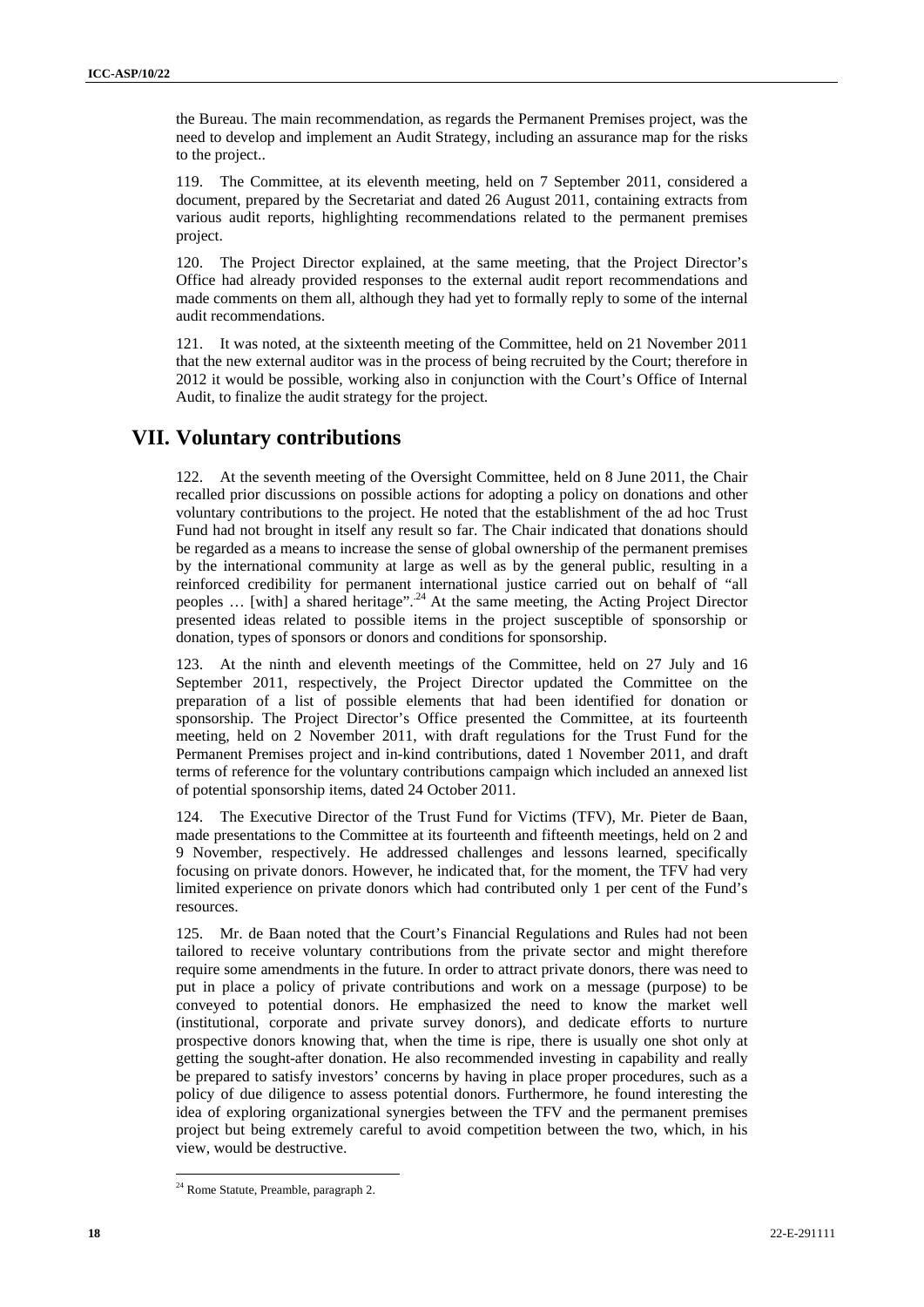126. Following the presentation, concern was expressed about the Committee expanding its role to deal with private contributions. Having been warned that raising funds is both time consuming and resource intensive, the Committee would need to hire a consultant and that would imply a cost without knowing whether such expenditure would be justifiable from a cost and benefit analysis. Without arguing necessarily in favour of discarding voluntary contributions, in addition to the previous considerations, the point was also made that the Oversight Committee would need to start the work from zero since the TFV had not developed yet a policy on private donations.

127. There was a general agreement among the members of the Committee, at its sixteenth meeting, held on 21 November 2011, that given the timeline and complexity of the matter, the Committee would not be in a position to present a comprehensive proposal on the strategy for voluntary contributions and regulations of the Trust Fund to the Assembly at its tenth session. The Committee would keep the matter under consideration to address it after the Assembly.

### **VIII. Draft resolution on the permanent premises**

128. At its seventeenth meeting, held on 28 November 2011, the Committee decided to submit to the Assembly of States Parties, the draft resolution attached (annex IX).

### **IX. Membership of the Committee**

129. Pursuant to paragraph 5 of annex II to resolution ICC-ASP/6/Res.1, the membership of the Committee needs to be renewed, as reflected in appendix II to the draft resolution on permanent premises.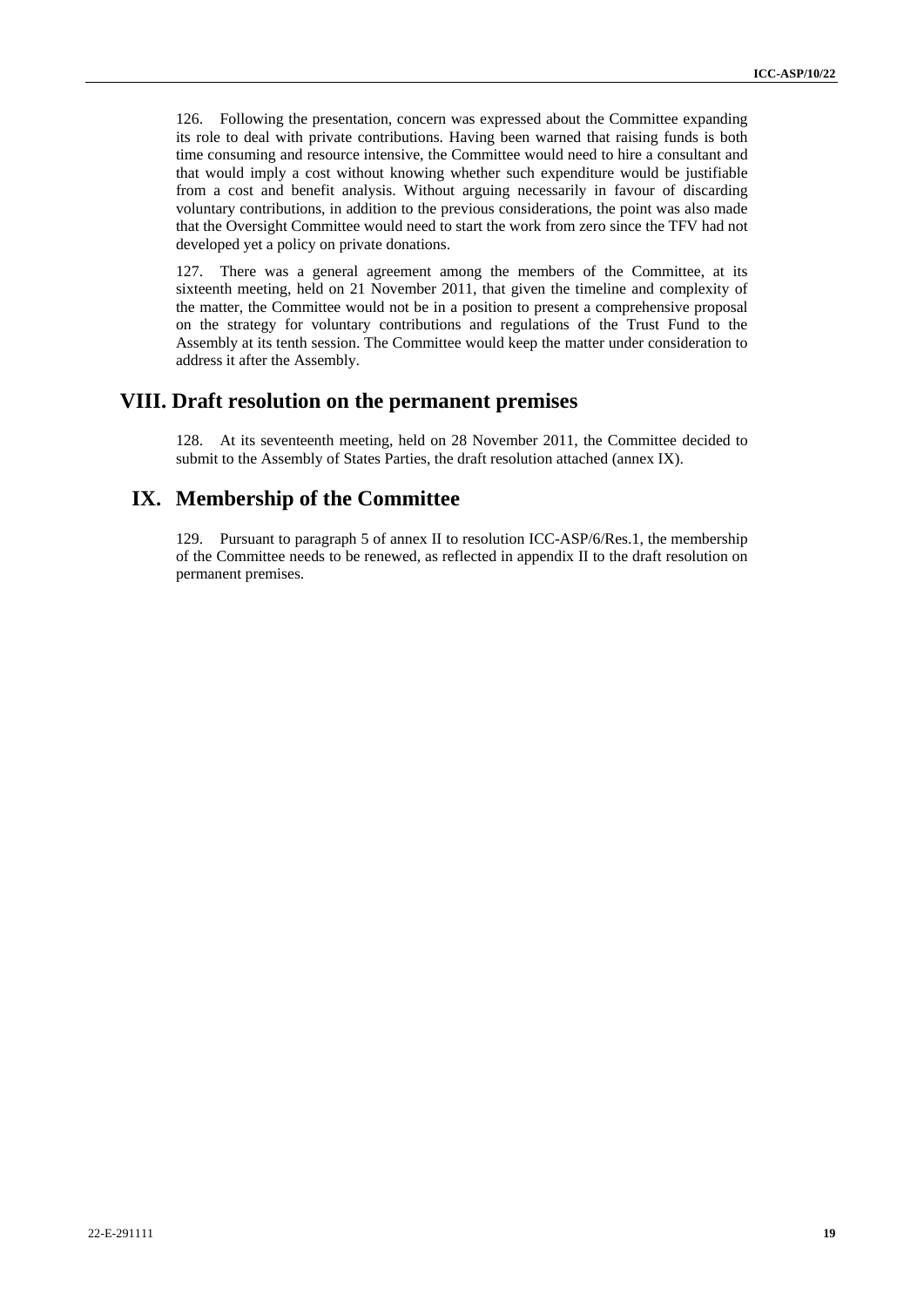### **Annex I**



### **Timescale Overview**

## **Annex II**

# **3gv costs (in euros)**

| <b>Construction costs</b>              |                  |            |
|----------------------------------------|------------------|------------|
| Additional completion                  |                  | 408,750    |
| Additional security installations      |                  | 4,853,136  |
| Additional ICT/AV installations        |                  | 6,163,500  |
| Fixed catering equipment               |                  | 847,150    |
| Additional fixed furniture             |                  | 117,400    |
| Other                                  |                  | 510,500    |
| Indirect construction costs            |                  | 3,078,892  |
|                                        | Subtotal         | 15,979,328 |
| Fees                                   |                  |            |
| Design team                            |                  |            |
| Architect                              |                  | 464,065    |
| Interior architect                     |                  | 123,228    |
| Security engineer                      |                  | 167,978    |
| ICT/AV engineer                        |                  | 284,160    |
| Catering consultant                    |                  | 42,707     |
| Project management and cost management |                  | 990,448    |
|                                        | Subtotal         | 2,072,585  |
| <b>Escalation</b>                      |                  | 2,077,214  |
|                                        | Subtotal         | 2,077,214  |
| <b>Cushion and contingency</b>         |                  | 2,003,756  |
|                                        | Subtotal         | 2,003,756  |
|                                        | <b>Total 3gv</b> | 22,132,884 |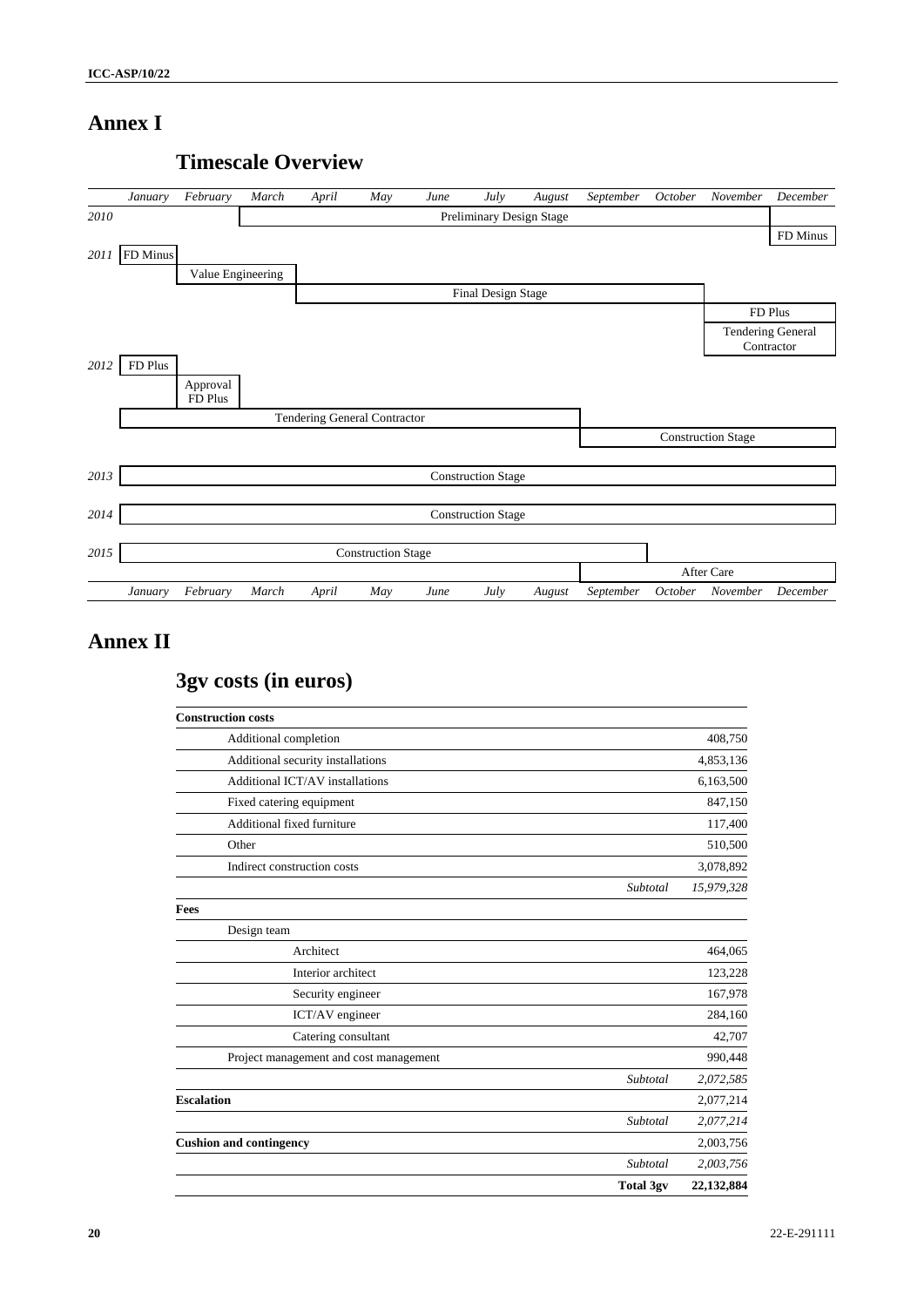### **Annex III**

# **Expenditures and future projected budgets for Major Programme VII-1 and subprogramme 3160 (in thousands of euros)**

### **Expenditures and future budgets Major Programme VII-1 (Project Director's Office)**

| Project<br><b>Director's Office</b><br><i>(permanent</i> )<br>premises) | 2008 | Expenditures Expenditures Expenditures expenditures<br>2009 | 2010  | Projected<br>2011 | Proposed<br>budget<br>$2012$ (*) | Projected<br>budget<br>$2013 (*)$ | Projected<br>budget<br>$2014$ (*) | Projected<br>budget<br>$2015$ (*) | Projected<br>budget<br>$2016$ (*) | Total<br>2008-2016 |
|-------------------------------------------------------------------------|------|-------------------------------------------------------------|-------|-------------------|----------------------------------|-----------------------------------|-----------------------------------|-----------------------------------|-----------------------------------|--------------------|
| Professional staff                                                      |      |                                                             |       |                   | No breakdown available           |                                   |                                   |                                   |                                   |                    |
| General Service staff                                                   |      |                                                             |       |                   |                                  |                                   |                                   |                                   |                                   |                    |
| Subtotal staff                                                          | 48.3 | 266.6                                                       | 315.6 | 335.4             | 350.8                            | 350.8                             | 350.8                             | 350.8                             |                                   | 2,369.1            |
| General temporary assistance                                            |      | 16.8                                                        | 26.4  | 16.8              | 473.7                            | 517.4                             | 617.4                             | 617.4                             | 100                               |                    |
| Subtotal other staff                                                    |      | 16.8                                                        | 26.4  | 16.8              | 473.7                            | 517.4                             | 617.4                             | 617.4                             | 100                               | 2,385.9            |
| Travel                                                                  | 0.5  | 4.4                                                         | 14.9  | 26.2              | 27.8                             | 27.8                              | 27.8                              | 27.8                              |                                   |                    |
| Hospitality                                                             |      | 5.7                                                         | 8.6   | 5                 | 5.0                              | 5.0                               | 5.0                               | 5.0                               |                                   |                    |
| Contractual services                                                    | 35.0 | 2.1                                                         | 9.4   | 81                | 557.8                            | 310.0                             | 3,410.0                           | 13,610.0                          | 100                               |                    |
| Training                                                                |      |                                                             |       | 6.2               | 11.9                             | 11.9                              | 11.9                              | 11.9                              |                                   |                    |
| General operating expenses                                              |      | 9.9                                                         | 20    | 9                 | 10.0                             | 10.0                              | 10.0                              | 10.0                              |                                   |                    |
| Supplies and materials                                                  |      |                                                             |       | 1.9               | 3.5                              | 3.5                               | 3.5                               | 3.5                               |                                   |                    |
| Furniture and equipment                                                 |      | 11.9                                                        | 0.5   | 8                 | 10.0                             | 10.0                              | 10.0                              | 10.0                              |                                   |                    |
| Subtotal non-staff                                                      | 35.5 | 34.0                                                        | 53.4  | 137.3             | 626.0                            | 378.2                             | 3,478.2                           | 13,678.2                          | 100                               | 18,520.8           |
| <b>Total</b>                                                            | 83.8 | 317.4                                                       | 395.4 | 489.5             | 1,450.5                          | 1,246.4                           | 4,446.4                           | 14,646.4                          | 200                               | 23,275.8           |

(\*) Proposed budgets and subject to change. As of 2012 Major Programme VII includes two new subprogrammes, namely 7120 ICC Staff Recources and management support and 7130 2gv elements (non-integrated user equipment).

### **Expenditures and future budgets subprogramme 3160 Registry Permanent Premises Office**

| 3160<br><b>Registry</b><br><b>Permanent</b><br><b>Premises Office</b> | 2008  | Expenditures Expenditures Expenditures expenditures<br>2009 | 2010  | Projected<br>2011 | Proposed<br>budget<br>$2012$ (*) | Projected<br>budget<br>$2013$ (*) | Projected<br>budget<br>$2014$ (*) | Projected<br>budget<br>$2015$ (*)                                                    | Projected<br>budget<br>$2016$ (*) | Total<br>2008-2016 |
|-----------------------------------------------------------------------|-------|-------------------------------------------------------------|-------|-------------------|----------------------------------|-----------------------------------|-----------------------------------|--------------------------------------------------------------------------------------|-----------------------------------|--------------------|
|                                                                       |       |                                                             |       |                   |                                  |                                   |                                   | [assumed static] [assumed static] [assumed static] [assumed static] [assumed static] |                                   |                    |
| Professional staff                                                    |       |                                                             |       |                   | No breakdown available           |                                   |                                   |                                                                                      |                                   |                    |
| General Service staff                                                 |       |                                                             |       |                   |                                  |                                   |                                   |                                                                                      |                                   |                    |
| Subtotal staff                                                        | 195.8 | 191.8                                                       | 201.5 | 209.4             | 227.3                            | 227.3                             | 227.3                             | 227.3                                                                                | 227.3                             | 1,935.0            |
| General temporary<br>assistance                                       | 29.4  | 2.5                                                         | 36    |                   |                                  |                                   |                                   |                                                                                      |                                   |                    |
| Subtotal other staff                                                  | 29.4  | 2.5                                                         | 36    |                   |                                  |                                   |                                   |                                                                                      |                                   | 67.9               |
| Travel                                                                | 5.3   | 2.3                                                         | 3.3   | 7                 | 12.7                             | 12.7                              | 12.7                              | 12.7                                                                                 | 12.7                              |                    |
| Hospitality                                                           |       |                                                             |       |                   |                                  |                                   |                                   |                                                                                      |                                   |                    |
| Contractual services                                                  | 34.3  | 51.6                                                        | 139.4 | 166.2             | 200                              | 200                               | 200                               | 200                                                                                  | 200                               |                    |
| Training                                                              |       |                                                             |       |                   | 4.3                              | 4.3                               | 4.3                               | 4.3                                                                                  | 4.3                               |                    |
| General operating expenses                                            | 3.4   | 0.2                                                         |       | 4.8               | 5.0                              | 5.0                               | 5.0                               | 5.0                                                                                  | 5.0                               |                    |
| Supplies and materials                                                |       | 0.4                                                         | 0.3   | 0.1               |                                  |                                   |                                   |                                                                                      |                                   |                    |
| Furniture and equipment                                               |       | 12.1                                                        | 0.9   |                   |                                  |                                   |                                   |                                                                                      |                                   |                    |
| Subtotal non-staff                                                    | 43.0  | 66.6                                                        | 143.9 | 178.1             | 222.0                            | 222.0                             | 222.0                             | 222.0                                                                                | 222.0                             | 1,541.6            |
| <b>Total</b>                                                          | 268.2 | 260.9                                                       | 381.4 | 387.5             | 449.3                            | 449.3                             | 449.3                             | 449.3                                                                                | 449.3                             | 3,544.5            |
| (*) Proposed budgets and subject to change.                           |       |                                                             |       |                   |                                  |                                   |                                   |                                                                                      |                                   |                    |
| <b>Grand total 2008 - 2016</b>                                        |       |                                                             |       |                   |                                  |                                   |                                   |                                                                                      |                                   | 26,820.3           |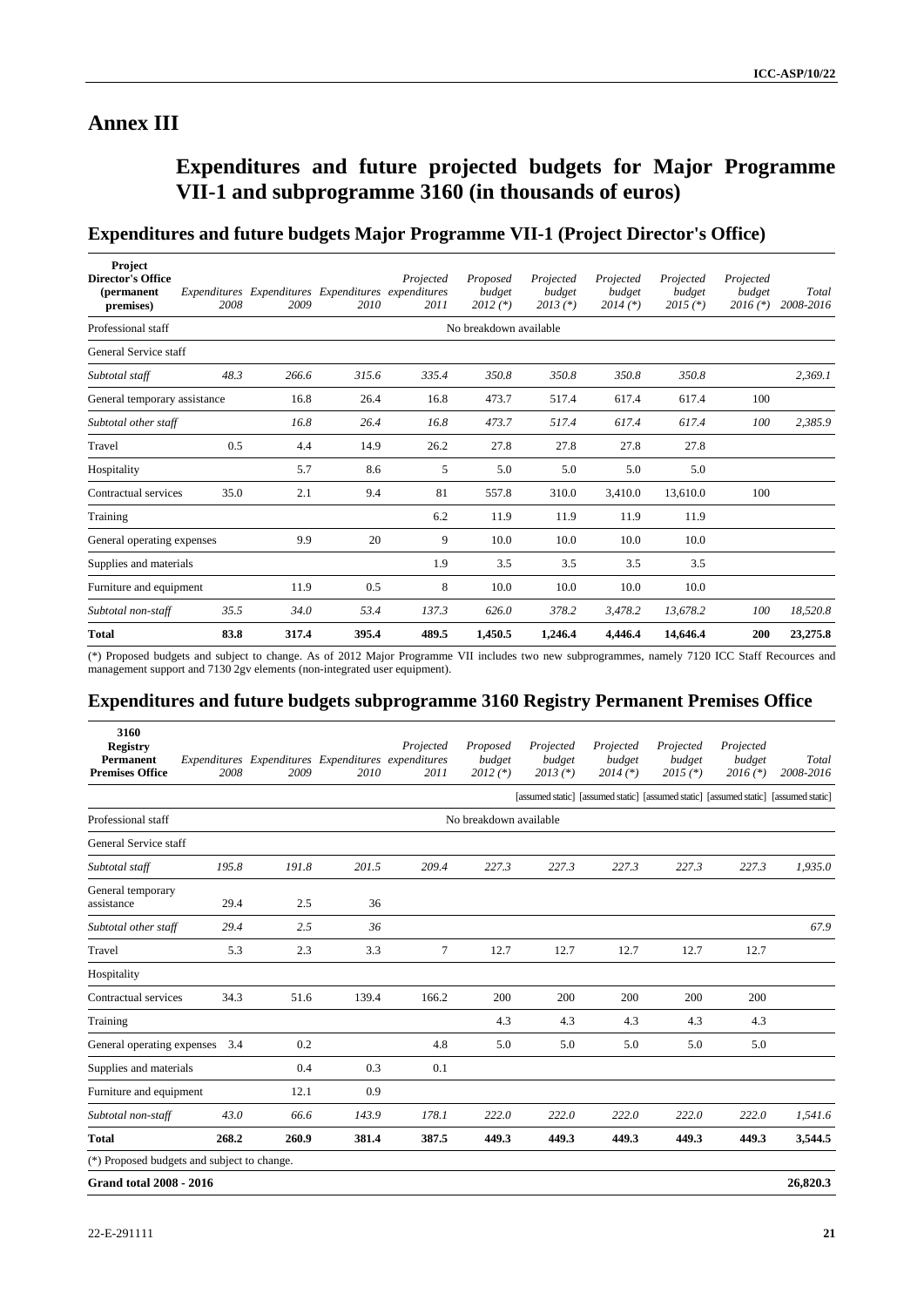# **Annex IV**

## **Total cost of the permanent premises project**

|                                                                             |      |                                                             |      |                   |                                  |                                   |                                   | <b>Grand Total 2008 - 2016</b>    |                                   | 216.8              |
|-----------------------------------------------------------------------------|------|-------------------------------------------------------------|------|-------------------|----------------------------------|-----------------------------------|-----------------------------------|-----------------------------------|-----------------------------------|--------------------|
| Sub-programme 3160 -<br><b>Registry Permanent</b><br><b>Premises Office</b> | 0.3  | 0.3                                                         | 0.4  | 0.4               | 0.4                              | 0.4                               | 0.4                               | 0.4                               | 0.4                               | 3.5                |
| Programme 7130 -<br>2gv elements (non-<br>integrated user equipment)        | 0.0  | 0.0                                                         | 0.0  | 0.0               | 0.4                              | 0.2                               | 3.3                               | 13.5                              | 0.1                               | 17.5               |
| Programme 7120 -<br><b>ICC Staff Resources and</b><br>management support    | 0.0  | 0.0                                                         | 0.0  | 0.0               | 0.5                              | 0.5                               | 0.6                               | 0.6                               | 0.1                               | 2.3                |
| Programme 7110 - Project<br>Director's Office                               | 0.1  | 0.3                                                         | 0.4  | 0.5               | 0.5                              | 0.5                               | 0.5                               | 0.5                               | 0.0                               | 3.5                |
| <b>Major Programme VII-1</b>                                                | 0.1  | 0.3                                                         | 0.4  | 0.5               | 1.4                              | 1.2                               | 4.4                               | 14.6                              | 0.2                               | 23.3               |
| <b>Annual budget</b>                                                        |      |                                                             |      |                   |                                  |                                   |                                   |                                   |                                   |                    |
| <b>Project budget</b><br>including 3gv                                      | 0.0  | 1.3                                                         | 5.1  | 7.0               | 7.3                              | 51.7                              | 65.7                              | 51.9                              | 0.0                               | 190.0              |
| (million euros)                                                             | 2008 | Expenditures Expenditures Expenditures expenditures<br>2009 | 2010 | Projected<br>2011 | Proposed<br>budget<br>$2012$ (*) | Projected<br>budget<br>$2013 (*)$ | Projected<br>budget<br>$2014$ (*) | Projected<br>budget<br>$2015$ (*) | Projected<br>budget<br>$2016$ (*) | Total<br>2008-2016 |

(\*) Proposed budgets and subject to change.

### **Annex V**

# **Expenditures for the permanent premises for the period 2008 to 2011, as at 18 November 2011**

| (euros)                                                                                    | $2008^{(a)}$     | $2009^{(a)}$     | $2010^{\,(a)}$ | First<br>quarter<br>$2011^{(a)}$ | Second<br>quarter<br>$2011^{(a)}$ | <b>Third</b><br>quarter<br>$2011^{(a)}$ | Fourth<br>quarter<br>$2011^{(b)}$ | Total<br>$2011^{(b)}$ | Total<br>expensed<br>$I2008$ to<br>$20111^{(b)}$ | <b>Budget</b> |
|--------------------------------------------------------------------------------------------|------------------|------------------|----------------|----------------------------------|-----------------------------------|-----------------------------------------|-----------------------------------|-----------------------|--------------------------------------------------|---------------|
| 1. Construction costs                                                                      | 0                | $\bf{0}$         | $\bf{0}$       | $\bf{0}$                         | $\mathbf{0}$                      | 0                                       | $\bf{0}$                          | $\bf{0}$              | $\bf{0}$                                         | 136,100,000   |
| 1a. Direct costs                                                                           | $\overline{0}$   | $\mathbf{0}$     | $\overline{0}$ | $\mathbf{0}$                     | $\Omega$                          | $\mathbf{0}$                            | $\mathbf{0}$                      | $\mathbf{0}$          | $\mathbf{0}$                                     |               |
| 1b. Indirect costs                                                                         | $\overline{0}$   | $\boldsymbol{0}$ | $\overline{0}$ | $\boldsymbol{0}$                 | $\mathbf{0}$                      | $\mathbf{0}$                            | $\mathbf{0}$                      | $\theta$              | $\boldsymbol{0}$                                 |               |
| 1c. Fees design team<br>(after tendering)                                                  | $\mathbf{0}$     | $\mathbf{0}$     | $\overline{0}$ | $\mathbf{0}$                     | $\mathbf{0}$                      | $\mathbf{0}$                            | $\mathbf{0}$                      | $\overline{0}$        | $\mathbf{0}$                                     |               |
| 2. Risks                                                                                   | $\bf{0}$         | $\bf{0}$         | $\bf{0}$       | $\bf{0}$                         | $\mathbf{0}$                      | $\bf{0}$                                | $\bf{0}$                          | $\bf{0}$              | $\bf{0}$                                         | 32,900,000    |
| 2a. Project risk                                                                           | $\overline{0}$   | $\mathbf{0}$     | $\overline{0}$ | $\mathbf{0}$                     | $\overline{0}$                    | $\mathbf{0}$                            | $\mathbf{0}$                      | $\mathbf{0}$          | $\mathbf{0}$                                     |               |
| 2b. Client risk                                                                            | $\Omega$         | $\mathbf{0}$     | $\mathbf{0}$   | $\theta$                         | $\Omega$                          | $\Omega$                                | $\Omega$                          | $\Omega$              | $\mathbf{0}$                                     |               |
| 3. Permits and dues                                                                        | 0                | $\bf{0}$         | $\bf{0}$       | $\bf{0}$                         | $\bf{0}$                          | $\bf{0}$                                | $\bf{0}$                          | $\bf{0}$              | $\bf{0}$                                         | 2,600,000     |
| 3a. Permits and dues                                                                       | $\overline{0}$   | $\mathbf{0}$     | $\Omega$       | $\theta$                         | $\Omega$                          | $\Omega$                                | $\Omega$                          | $\Omega$              | $\mathbf{0}$                                     |               |
| 4. Fees                                                                                    | $\bf{0}$         | 1,279,471        | 3,633,326      | 9,213                            | 1,426,343                         | 2,440,243                               | 3,092,588                         | 6,968,387             | 11,881,184                                       | 16,900,000    |
| 4a. Design related                                                                         | $\boldsymbol{0}$ | $\mathbf{0}$     | 2,652,553      | $\mathbf{0}$                     | 1,352,123                         | 1,653,630                               | 2,191,898                         | 5,197,651             | 7,850,204                                        |               |
| 4b. Project management                                                                     | $\overline{0}$   | 909,756          | 738,661        | $\mathbf{0}$                     | 413                               | 724,222                                 | 606,502                           | 1,331,137             | 2,979,555                                        |               |
| 4c. Other consultants<br>(e.g. legal, experts, security,<br>3gy Court support [2011 only]) | $\overline{0}$   | 369,715          | 242.111        | 9,213                            | 73.807                            | 62,391                                  | 294.188                           | 439,599               | 1.051.425                                        |               |
| 5. Other costs                                                                             | 0                | $\bf{0}$         | 1,500,000      | $\bf{0}$                         | $\bf{0}$                          | $\bf{0}$                                | $\bf{0}$                          | $\bf{0}$              | 1,500,000                                        | 1,500,000     |
| 5a. Other design related expenses                                                          | $\mathbf{0}$     | $\mathbf{0}$     | 1.500.000      | $\overline{0}$                   | $\mathbf{0}$                      | $\mathbf{0}$                            | $\mathbf{0}$                      | $\theta$              | 1.500.000                                        |               |
| <b>Actual expenditures</b>                                                                 | $\bf{0}$         | 1,279,471        | 5,133,326      | 9,213                            | 1,426,343                         | 2,440,243                               | 3,092,588                         | 6,968,387             | 13,381,184                                       |               |
| <b>Forecasted expenditures</b>                                                             | 0                | 1,300,000        | 5,200,000      |                                  |                                   |                                         |                                   | 12,200,000            | 18,700,000                                       | 190,000,000   |
| Variance                                                                                   | $\Omega$         | $-20,529$        | $-66,674$      |                                  |                                   |                                         |                                   | $-5,231,613$          | $-5,318,816$                                     |               |
|                                                                                            |                  |                  |                |                                  |                                   |                                         |                                   |                       |                                                  |               |

#### **Legend:**

Expenditures = disbursed expenditures + unliquidated obligations.

(a) Actual expenditures.

(b) Projected expenditures.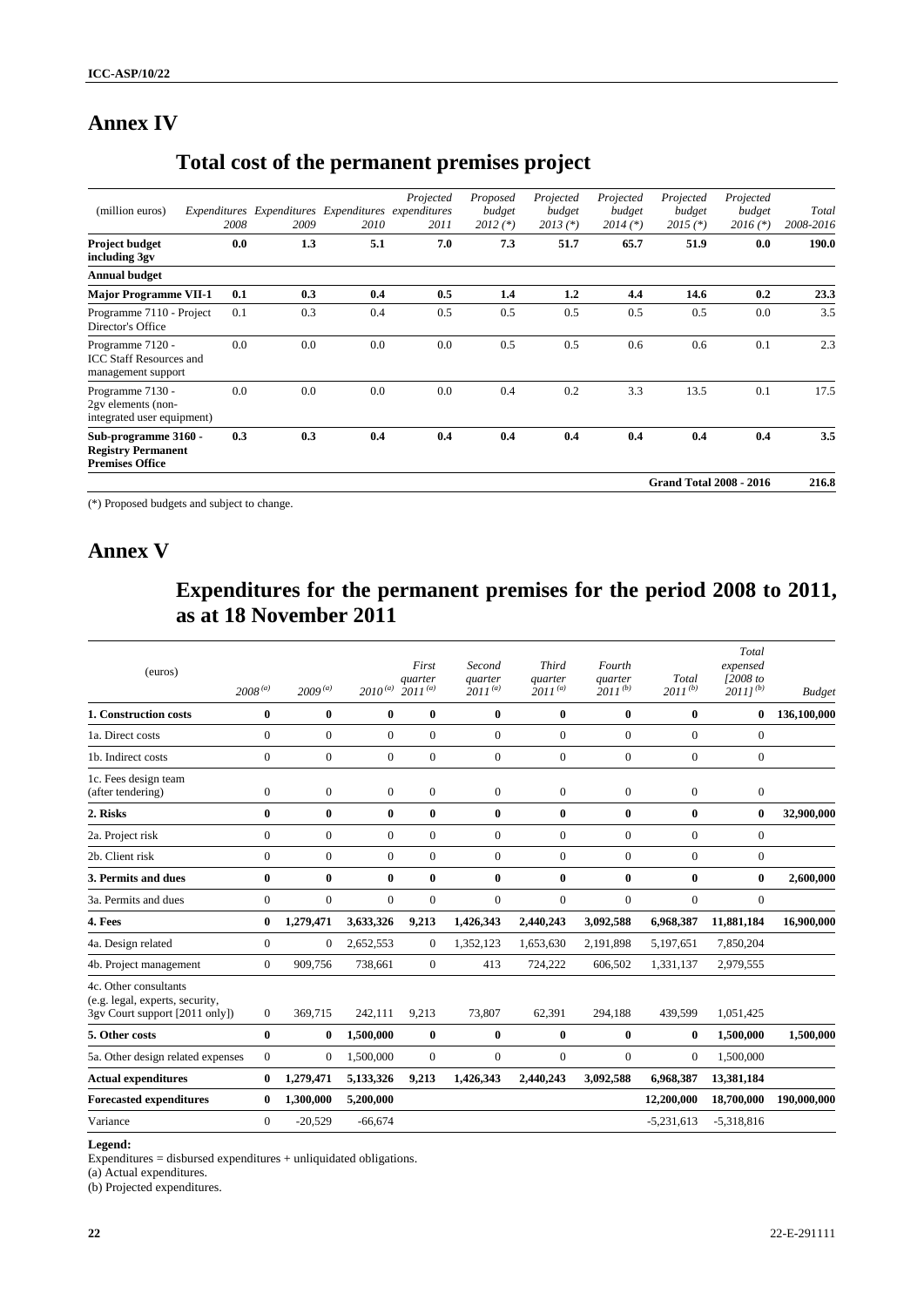# **Annex VI**

# **Status of one-time payments, as at 18 November 2011 (in euros)**

|                      |                          |                                                                                               | <b>Pledged Amounts</b>        |                          |              |                          | <b>Amount received</b>                                                 |                          |              |                |                          | <b>Outstanding amounts</b>        |              |
|----------------------|--------------------------|-----------------------------------------------------------------------------------------------|-------------------------------|--------------------------|--------------|--------------------------|------------------------------------------------------------------------|--------------------------|--------------|----------------|--------------------------|-----------------------------------|--------------|
| <b>States</b>        | 2009                     | 2010                                                                                          | 2011                          | 2012                     | <b>Total</b> | 2009                     | 2010                                                                   | 2011                     | Total        | 2010           | 2011                     | 2012                              | <b>Total</b> |
| 1. Albania           |                          | $\overline{a}$                                                                                | 6,865                         | 6,864                    | 13,729       | ÷,                       | $\overline{a}$                                                         | 6,865                    | 6,865        |                |                          | 6.864                             | 6,864        |
| 2. Andorra           |                          | 18,305                                                                                        |                               |                          | 18,305       |                          | 18,305                                                                 |                          | 18,305       |                |                          |                                   |              |
| 3. Argentina         | $\overline{\phantom{a}}$ | $\Box$                                                                                        | 743,641                       | $\overline{\phantom{a}}$ | 743,641      | $\overline{\phantom{a}}$ | $\overline{\phantom{a}}$                                               | 743,641                  | 743,641      |                | $\overline{\phantom{a}}$ |                                   |              |
| 4. Australia         |                          | $-1,362,961$ $1,362,960$ $1,362,960$                                                          |                               |                          | 4,088,881    |                          |                                                                        | 2,725,921 1,362,960      | 4,088,881    |                |                          |                                   |              |
| 5. Benin             |                          |                                                                                               | 2,288                         |                          | 2,288        | $\overline{\phantom{a}}$ |                                                                        |                          |              |                | 2,288                    | $\overline{\phantom{a}}$          | 2,288        |
| 6. Bolivia           |                          | 4,577                                                                                         | 4,576                         | 4,576                    | 13,729       | $\overline{a}$           | 13,729                                                                 | $\overline{a}$           | 13,729       |                |                          |                                   |              |
| 7. Burkina Faso      |                          | 4,576                                                                                         | $\overline{\phantom{a}}$      | $\blacksquare$           | 4,576        | $\frac{1}{2}$            |                                                                        |                          | ÷.           | 4,576          |                          | ÷,                                | 4,576        |
| 8. Cambodia          | $\overline{\phantom{a}}$ | 2,288                                                                                         | $\sim$                        | $\overline{a}$           | 2,288        | $\overline{\phantom{a}}$ | 2,288                                                                  | $\overline{a}$           | 2,288        |                | $\overline{\phantom{a}}$ |                                   |              |
| 9. Canada            | $\omega_{\rm{eff}}$      | 6,811,751                                                                                     | $\overline{a}$                |                          | 6,811,751    |                          | 6,811,751                                                              | $\overline{\phantom{a}}$ | 6,811,751    |                |                          |                                   |              |
| 10. Czech Republic - |                          | $\overline{\phantom{a}}$                                                                      | $\overline{\phantom{a}}$      | 642,963                  | 642,963      | $\overline{\phantom{a}}$ | $\blacksquare$                                                         | 321,482                  | 321,482      |                | $\overline{a}$           | 321,481                           | 321,481      |
| 11. Dem. Rep. of     |                          |                                                                                               |                               |                          |              |                          |                                                                        |                          |              |                |                          |                                   |              |
| Congo                | $\overline{\phantom{a}}$ | $\overline{\phantom{a}}$                                                                      | 6,864                         | $\bar{a}$                | 6,864        |                          |                                                                        | 6,864                    | 6,864        |                | ÷,                       |                                   |              |
| 12. Djibouti         | $\overline{\phantom{a}}$ | 763                                                                                           | 763                           | 762                      | 2,288        |                          |                                                                        |                          | ä,           | 763            | 763                      | 762                               | 2,288        |
| 13. Finland          |                          | 1,290,503                                                                                     |                               | $\omega_{\rm c}$         | 1,290,503    |                          | 1,290,503                                                              | $\blacksquare$           | 1,290,503    |                |                          |                                   |              |
| 14. Hungary          |                          | 186,101                                                                                       | 186,101                       | 186,101                  | 558,303      |                          |                                                                        | 186,101                  | 186,101      |                | $-186,101$               | 186,101                           | 372,202      |
| 15. Iceland          | $\overline{a}$           | $\overline{a}$                                                                                | ÷,                            | 84,661                   | 84,661       | ÷,                       |                                                                        |                          |              | $\overline{a}$ |                          | 84,661                            | 84,661       |
| 16. Italy            | 2,092,090                |                                                                                               |                               |                          |              |                          | 1,781,707 3,873,797 3,873,798 11,621,392 2,092,090 1,781,707 3,873,797 |                          | 7,747,594    |                |                          | $-3,873,798$ 3,873,798            |              |
| 17. Jordan           |                          | 9,152                                                                                         | 9,153                         | 9,153                    | 27,458       |                          | 9,152                                                                  | 9,153                    | 18,305       |                |                          | 9,153                             | 9,153        |
| 18. Liechtenstein    | $\overline{a}$           | 22,881                                                                                        | $\overline{a}$                | $\sim$                   | 22,881       | $\sim$                   | 22,881                                                                 |                          | 22,881       |                | $\overline{a}$           |                                   |              |
| 19. Lithuania        |                          |                                                                                               | 47,288                        | 23,644                   | 70,932       |                          |                                                                        |                          |              |                | 47,288                   | 23,644                            | 70,932       |
| 20. Luxembourg       | $\overline{\phantom{a}}$ | $\bar{\phantom{a}}$                                                                           | 97,246                        | 97,245                   | 194,491      | $\blacksquare$           | $\blacksquare$                                                         | 194,491                  | 194,491      | $\overline{a}$ | $\overline{a}$           |                                   |              |
| 21. Mauritius        |                          | 25,169                                                                                        |                               |                          | 25,169       |                          | 25,169                                                                 |                          | 25,169       |                |                          |                                   |              |
| 22. Mexico           |                          |                                                                                               | 1,721,434 1,721,433 1,721,433 |                          | 5,164,300    |                          |                                                                        | 1,721,434 1,721,433      | 3,442,867    |                |                          | $-1,721,433$ 1,721,433            |              |
| 23. Montenegro       |                          | 2,288                                                                                         |                               |                          | 2,288        |                          | 2,288                                                                  |                          | 2,288        |                |                          |                                   |              |
| 24. Portugal         | $\overline{\phantom{a}}$ | 401,948                                                                                       | 401,947                       | 401,947                  | 1,205,842    | $\overline{\phantom{a}}$ | 401,948                                                                | 401,947                  | 803,895      |                | $\overline{a}$           | 401,947                           | 401,947      |
| 25. Samoa            | $\overline{\phantom{a}}$ | 2,288                                                                                         | $\sim$                        | $\overline{a}$           | 2,288        | $\sim$                   | 2,288                                                                  | $\sim$                   | 2,288        |                | $\overline{a}$           | L,                                |              |
| 26.San Marino        |                          | 6,864                                                                                         |                               |                          | 6,864        |                          | 6,864                                                                  |                          | 6,864        |                |                          |                                   |              |
| 27. Serbia           |                          | 16,017                                                                                        | 16,017                        | 16,017                   | 48,051       |                          | 48,051                                                                 |                          | 48,051       |                |                          |                                   |              |
| 28. South Africa     |                          | 663,557                                                                                       |                               |                          | 663,557      |                          | 663,557                                                                |                          | 663,557      |                |                          |                                   |              |
|                      |                          | 2,092,090 14,335,130 8,480,939 8,432,124 33,340,284 2,092,090 15,547,836 8,828,734 26,468,660 |                               |                          |              |                          |                                                                        |                          |              |                |                          | 5,339 236,440 6,629,844 6,871,623 |              |
| <b>States</b>        | 2009                     | 2010                                                                                          | 2011                          | 2012                     | <b>Total</b> | 2009                     | 2010                                                                   | 2011                     | <b>Total</b> | 2010           | 2011                     | 2012                              | <b>Total</b> |
|                      |                          |                                                                                               | <b>Pledged Amounts</b>        |                          |              |                          | <b>Amount received</b>                                                 |                          |              |                |                          | <b>Outstanding amounts</b>        |              |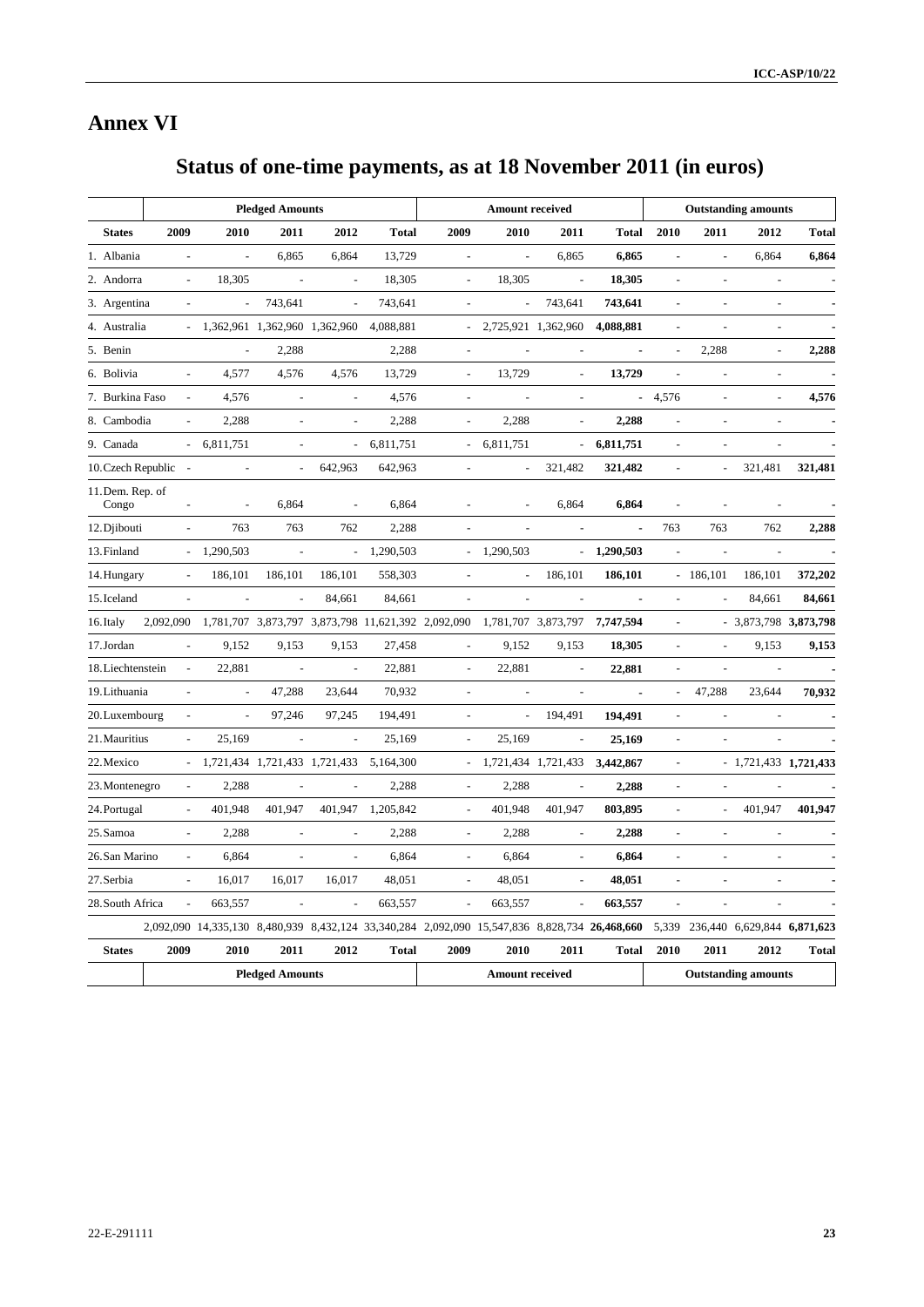# **Annex VII**

# **Cash flow and one-time payments, as at 18 November 2011**

| $2010$ (in euros)                                                         |            |              |            | Actuals 2010          |                       |              | Actuals                  | Estimated                            |                              |                        |  |
|---------------------------------------------------------------------------|------------|--------------|------------|-----------------------|-----------------------|--------------|--------------------------|--------------------------------------|------------------------------|------------------------|--|
| Cash flow overview                                                        |            | Ortr I       | Ortr II    |                       | Ortr III              | Ortr IV      | 2010                     | 2010                                 | 2011                         | 2012                   |  |
| Cash in:                                                                  |            |              |            |                       |                       |              |                          |                                      |                              |                        |  |
| <b>Balance from previous year</b>                                         |            | 2.237.619    | 3.321.410  | 12.425.800            |                       | 13.061.940   | 2.237.619                | 2.237.619                            | 11.442.193                   | 5.934.662              |  |
| Incoming One-time payments                                                |            | 2.847.212    | 11.336.882 |                       | 1.363.722             | $\mathbf{0}$ | 15.547.816               | 15.762.900                           | 7.492.496                    | 7.992.805              |  |
| Received Interest                                                         |            | 1.271        | 6.666      |                       | 13.714                | 28.455       | 50.106                   |                                      |                              |                        |  |
| <b>Total</b>                                                              |            | 5.086.102    | 14.664.958 |                       | 13.803.236            | 13.090.395   | 17.835.541               | 18.000.519                           | 18.934.662                   | 13.927.467             |  |
| Cash out:                                                                 |            |              |            |                       |                       |              |                          |                                      |                              |                        |  |
| Costs for the permanent premises                                          |            | 1.764.692    | 814.158    |                       | 741.296               | 1.492.658    | 4.812.804                | 5.133.326                            | 13.000.000                   | 32.000.000             |  |
| Repayment Loan MFA NL                                                     |            |              | 1.425.000  |                       |                       |              | 1.425.000                | 1.425.000                            |                              |                        |  |
| <b>Balance to carry over</b>                                              |            | 3.321.410    | 12.425.800 |                       | 13.061.940            | 11.597.737   | 11.597.737               | 11.442.193                           | 5.934.662                    | -18.072.533            |  |
|                                                                           |            | Actuals 2011 |            | Forecast 2011         |                       |              | Estimated <sup>(*)</sup> |                                      |                              |                        |  |
| $2011$ (in euros)                                                         |            |              |            |                       |                       |              |                          |                                      |                              | <b>Total</b>           |  |
| Cash flow overview                                                        | Ortr I     | Qrtr II      | Ortr III   | Ortr IV               | 2011                  | 2012         | 2013                     | 2014                                 | 2015                         |                        |  |
| Cash in:                                                                  |            |              |            |                       |                       |              |                          |                                      |                              |                        |  |
| <b>Balance</b> from<br>previous year                                      | 11.597.737 | 16.663.029   | 16.951.099 |                       | 16.278.992 11.597.737 | 13.191.404   | 12.957.518               |                                      | $-38.742.482$ $-104,442,482$ |                        |  |
| Incoming One-time<br>payments                                             | 5.212.350  | 1.700.460    | 1.915.924  | $\mathbf{0}$          | 8.828.734             | 7.066.114    |                          | $\boldsymbol{0}$<br>$\boldsymbol{0}$ | $\boldsymbol{0}$             |                        |  |
| Received Interest                                                         | 5.581      | 13.953       | 29.308     | 5.000                 | 53.842                |              |                          |                                      |                              |                        |  |
| <b>Total</b>                                                              | 16.815.668 | 18.377.442   |            | 18.896.331 16.283.992 | 20.426.471            | 20.257.518   | 12.957.518               |                                      | $-38.742.482$ $-104,442,482$ |                        |  |
| Cash out:                                                                 |            |              |            |                       |                       |              |                          |                                      |                              |                        |  |
| Costs for the<br>permanent premises                                       | 9.213      | 1.426.343    | 2.440.243  | 3.092.588             | 7.288.909             | 7,300,000'   | 51,700,000               | 65,700,000                           |                              | 51,918,816 190,000,000 |  |
| Costs for the permanent<br>premises [unliquidated<br>obligations of 2010] | 143.426    |              | 177.096    |                       |                       |              |                          |                                      |                              |                        |  |
| Repayment Loan MFA NL                                                     |            |              |            |                       |                       |              |                          |                                      |                              |                        |  |
| <b>Balance</b><br>to carry over                                           | 16.663.029 | 16.951.099   | 16.278.992 | 13.191.404            | 13.191.404            | 12.957.518   |                          | $-38.742.482$ $-104,442,482$         | -156,361,298                 |                        |  |

(\*) Negative "Balance to carry over" figures implies usage of the loan. The above estimated figures are estimates only and are subject to change.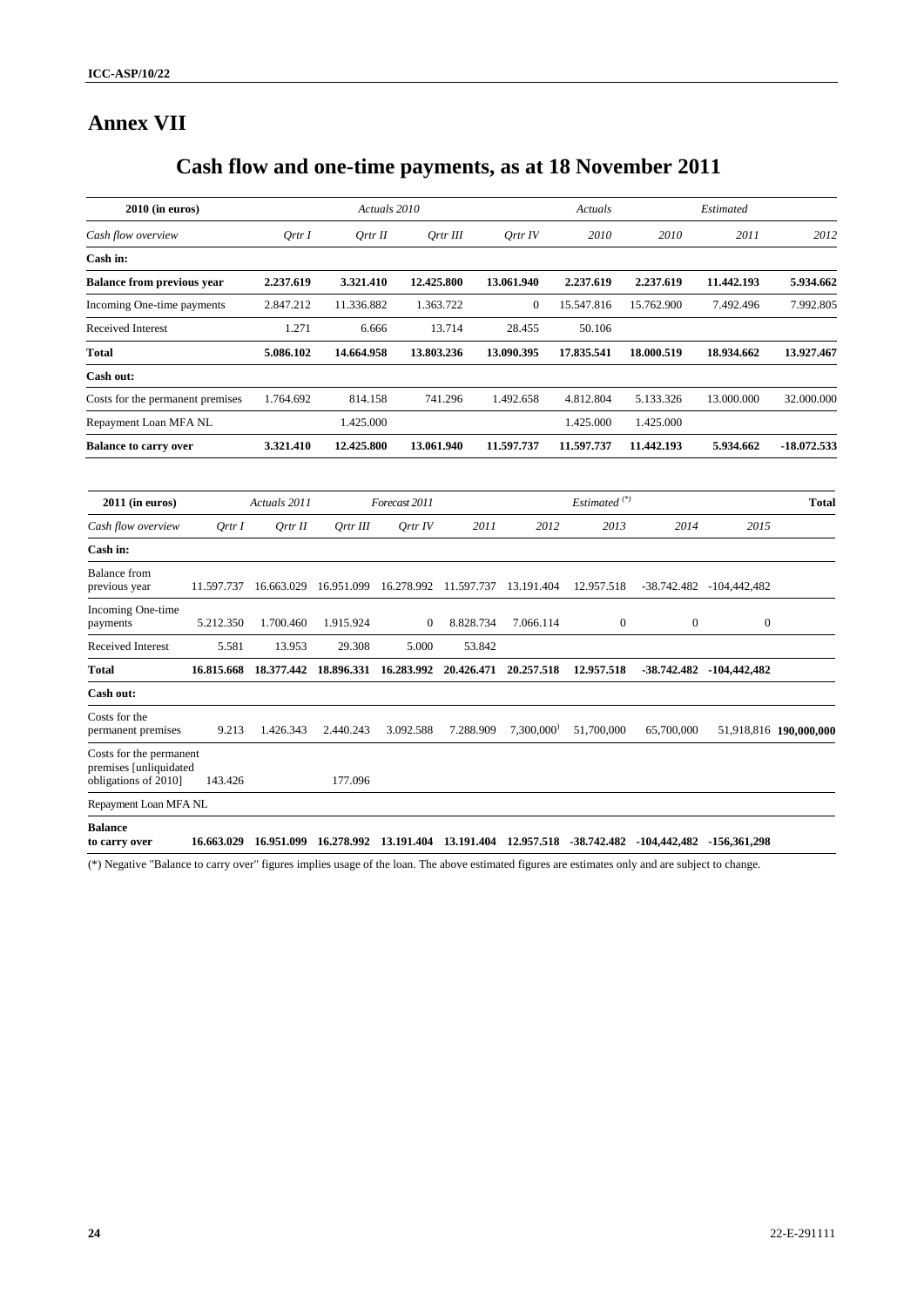### **Annex VIII**

# **New governance structure**

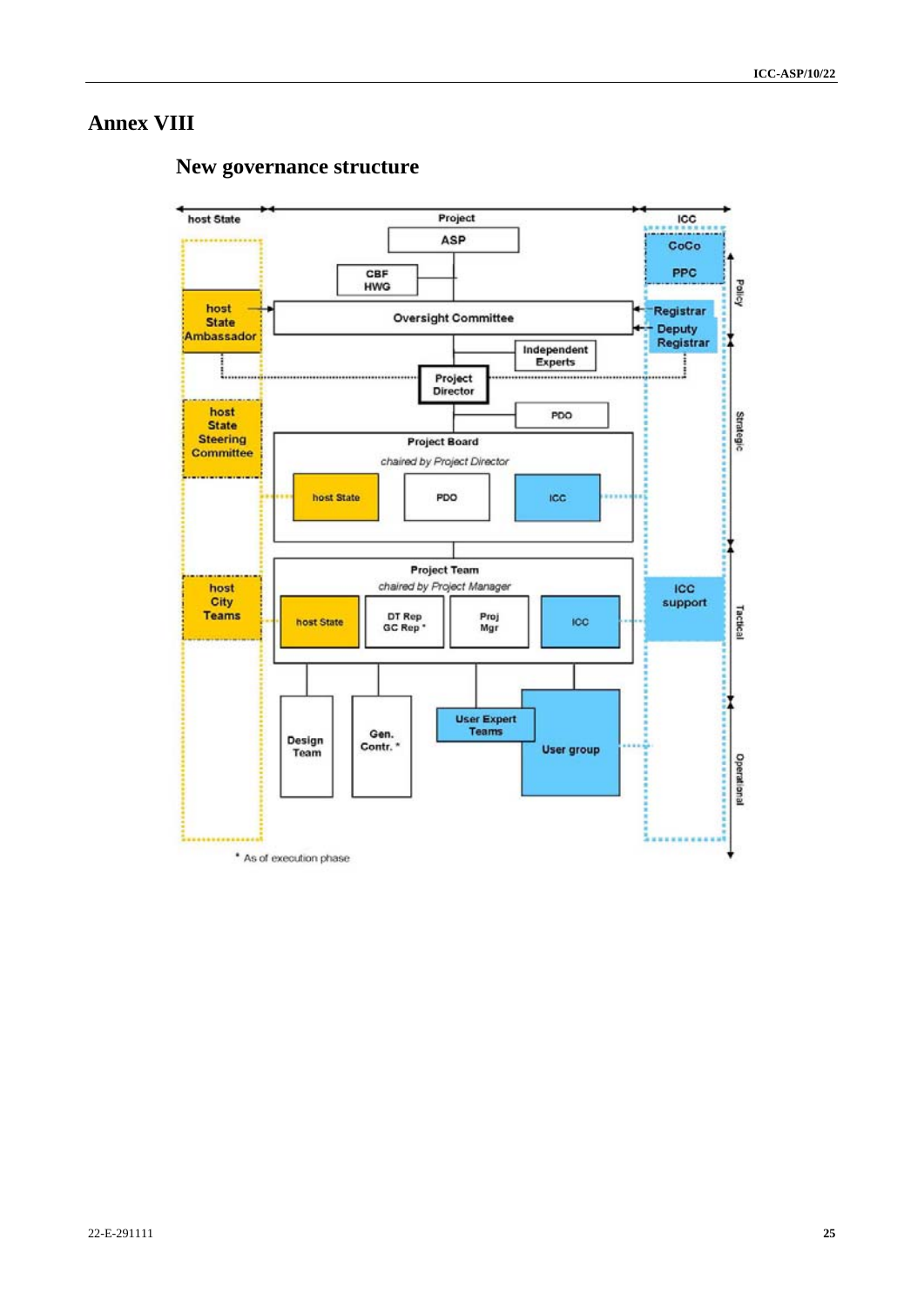### **Annex IX**

### **Resolution on permanent premises**

#### *The Assembly of States Parties,*

*Recalling* its resolutions adopted with regard to the permanent premises, including ICC-ASP/6/Res.1,<sup>1</sup> ICC-ASP/7/Res.1,<sup>2</sup> ICC-ASP/8/Res.5,<sup>3</sup> ICC-ASP/8/Res.8,<sup>4</sup> and ICC-ASP/9/Res.1,<sup>5</sup> and *reiterating* the importance of the permanent premises to the future of the Court,

*Noting* the report of the Oversight Committee on the permanent premises<sup>6</sup>, the recommendations of the External Auditor<sup>7</sup> as well as the reports of the Committee on Budget and Finance on the work of its sixteenth and seventeenth sessions and the recommendations contained therein.<sup>8</sup>

*Reiterating* its firm intention that the permanent premises should be delivered within the €190 million budget (at 2014 price levels) as per resolution ICC-ASP/6/Res.1, *emphasizing* the role of the Oversight Committee in implementing under its delegated authority any actions which might be needed to ensure that the project proceeds safely within budget as well as that the ownership costs of the permanent premises be as low as possible,

*Recognizing* the importance of effective and efficient decision-making, clear lines of authority, stringent risk identification and management, and strict control of design changes for ensuring that the project is delivered to cost, and *welcoming* the steps taken by the Oversight Committee to implement good governance arrangements for the permanent premises project, and the participation of the Court and the host State in this joint effort,

*Welcoming* the fact that 28 States Parties have committed to making a one-time payment in accordance with the principles contained in resolution ICC-ASP/7/Res.1, annex III, as at 18 November 2011, in an amount of  $\text{\textsterling}3.3$  million, of which  $\text{\textsterling}6.5$  million have already been received,

*Noting* that the Court has quantified on 1 March 2011 in the amount of  $\bigoplus 2.2$  million the other costs related to the project but not directly related to the construction,

*Noting* that such costs concern elements that are user specific and include two components: (a) 3 gv, estimated at  $\epsilon$ 2.1 million, for integrated user equipment, that is fixed elements integrated in the design; (b) 2 gv and other related costs, originally estimated at  $\epsilon 20.1$  million and later reduced to  $\epsilon 19.8$  million, for non-integrated user equipment, that is loose elements, and other costs such as moving, additional staff and consultancy fees,

*Noting* that at the end of the Final Design phase the ownership costs (depreciation, financial and operating costs) are currently estimated at  $\epsilon$ 17 million per year<sup>9</sup>,

*Welcoming* the cost-review strategy put in place by the Oversight Committee to address 2 gv and 3 gv costs and to reduce their impact on the annual budgeting process, as well as to maintain the construction costs within the overall budget, and *encouraging* the continuation of a downward trend of these costs,

*Stressing* that the permanent premises shall be delivered at a good quality standard within the approved budget, and thereby that the Oversight Committee is mandated to ensure that the design and functionality requirements are constantly in line with the resources approved, and that the ownership costs are kept at the lowest possible level,

Official Records ... Sixth session ... 2007 (ICC-ASP/6/20), vol. I, part III.<br>
Official Records ... Seventh session ... 2008 (ICC-ASP/7/20), vol. I, part III.<br>
Official Records ... Eighth session ... 2009 (ICC-ASP/8/20),

 $6$  ICC-ASP/10/22.

*Official Records ... Tenth session ... 2011* (ICC-ASP/10/20), vol. II, part C.1.

Ibid., parts B.1 and B.2.

<sup>&</sup>lt;sup>9</sup> Report on the activities of the Oversight Committee, ICC-ASP/10/22, paras. 91-98.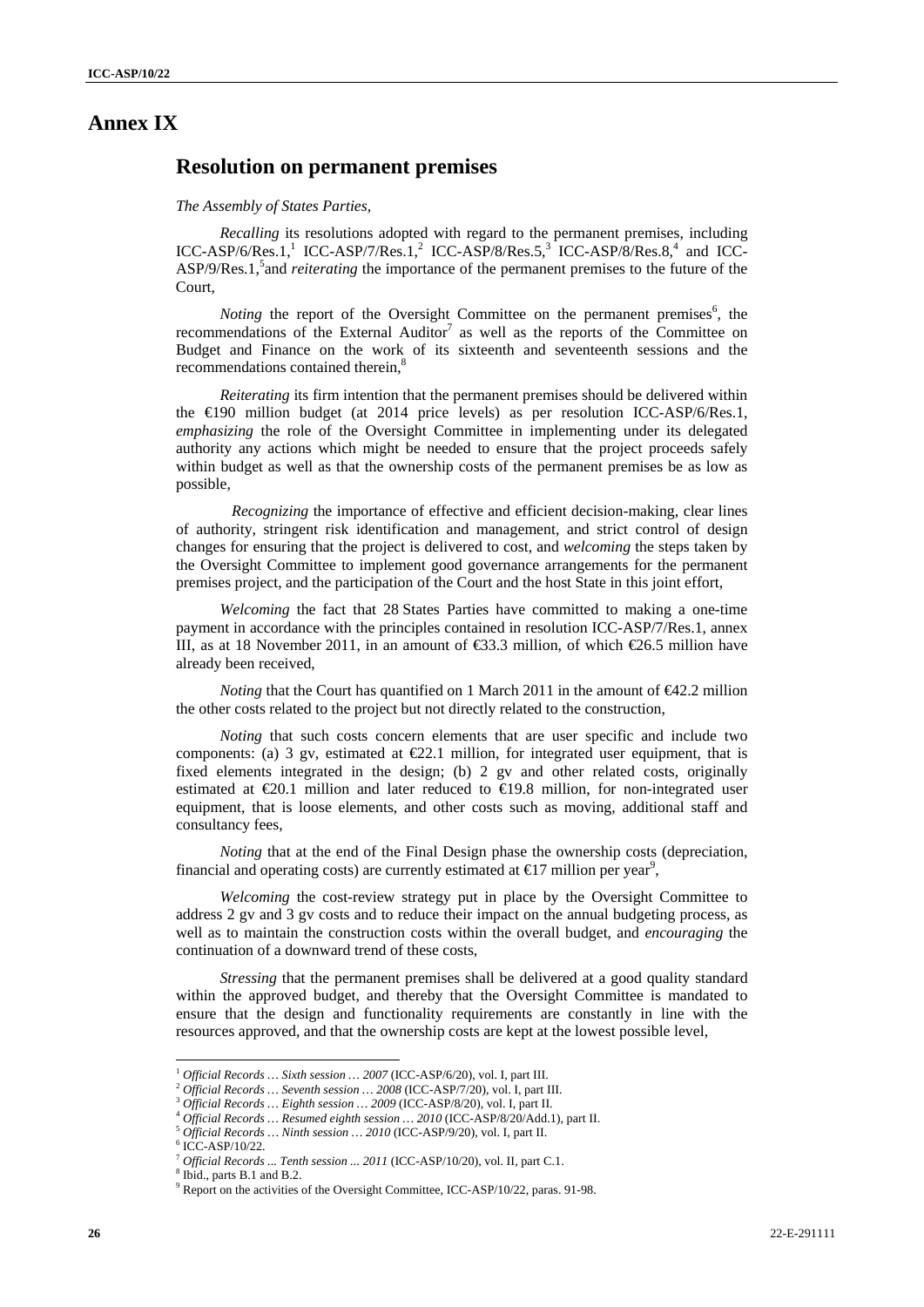*Recalling* that the trust fund for voluntary contributions dedicated to the construction of the permanent premises has been established and that voluntary contributions can also be provided through earmarked funds for special features, or in kind contributions, upon consultation with the Oversight Committee,

### **I. Project: budget and timeliness**

1. *Welcomes the report of the Oversight Committee and expresses* its appreciation to the Project Board and the Oversight Committee for the progress made on the permanent premises project since the ninth session of the Assembly;

2. *Welcomes* the completion of the final design stage of the permanent premises project and *approves* the revised cash-flow scheme contained in annex I;

3. *Also welcomes* that the project continues to remain within the approved budget of €190 million;

4. *Approves* the strategy of the Oversight Committee to maintaining costs within budget, focusing on the overall budget rather than on the resources available during each phase and stage of the project;

5. *Approves* that non-integrated elements (2gv) and other related costs shall not exceed €19,8 million, and will be approved upon submission year by year in the Court's budget;

6. *Further approves* that the integrated elements (3gv) are construction costs and, as such, incorporated in the overall budget of €190 million, and also *approves* that such elements and their costs be entirely absorbed within the overall budget, so that the same is not exceeded;

7. *Authorizes* the Oversight Committee to review the design and/or the functionality requirements, as needed, in order to ensure a good quality building but keeping the budget within approved cost and, to this end, *requests* the Project Director to ensure that changes to the project which might be needed can be implemented with due regard to the minimisation of additional costs related to delays and other factors, wherever possible, so as to ensuring a positive balance between additional costs and saving achieved through changes;

8. *Requests* the Oversight Committee, the Project Director and the Court, when making decisions on the design of the project, to take account of the consequences on the Court's future operating costs, and *stresses* that the project should go forward in such a way as to keep future operating costs of the permanent premises, including maintenance costs, at the minimum level possible given the necessary budgetary constraints;

9. *Takes note* of and *approves* the revised total gross floor area of no more than 52,450 square meters as a result of the Value Engineering conducted in March 2011;

10. *Notes* that the completion date for the permanent premises is September 2015, with readiness for the Court to take occupation thereof in December 2015, and *encourages* the Project Director, in consultation with the Oversight Committee, the Court and the host State to continue to identify ways to mitigate any delay and its consequences;

11. *Stresses* that the project budget will not be used to cover delays which might depend on the demolition schedule;

12. *Welcomes* the decision adopted by the Oversight Committee to procure the construction contract on a Best Value for Money basis, with a target cost mechanism which involves a guaranteed maximum price being agreed with a contractor, with incentives to continue to find additional savings during the construction period.

### **II. Governance**

13. *Stresses* the importance of a shared vision and ownership of the project among all stakeholders, as well as of an effective coordination and communication between the Project Director, the Court and the host State at all levels and stages of the permanent premises project and, in this regard, *approves* the revised governance arrangements adopted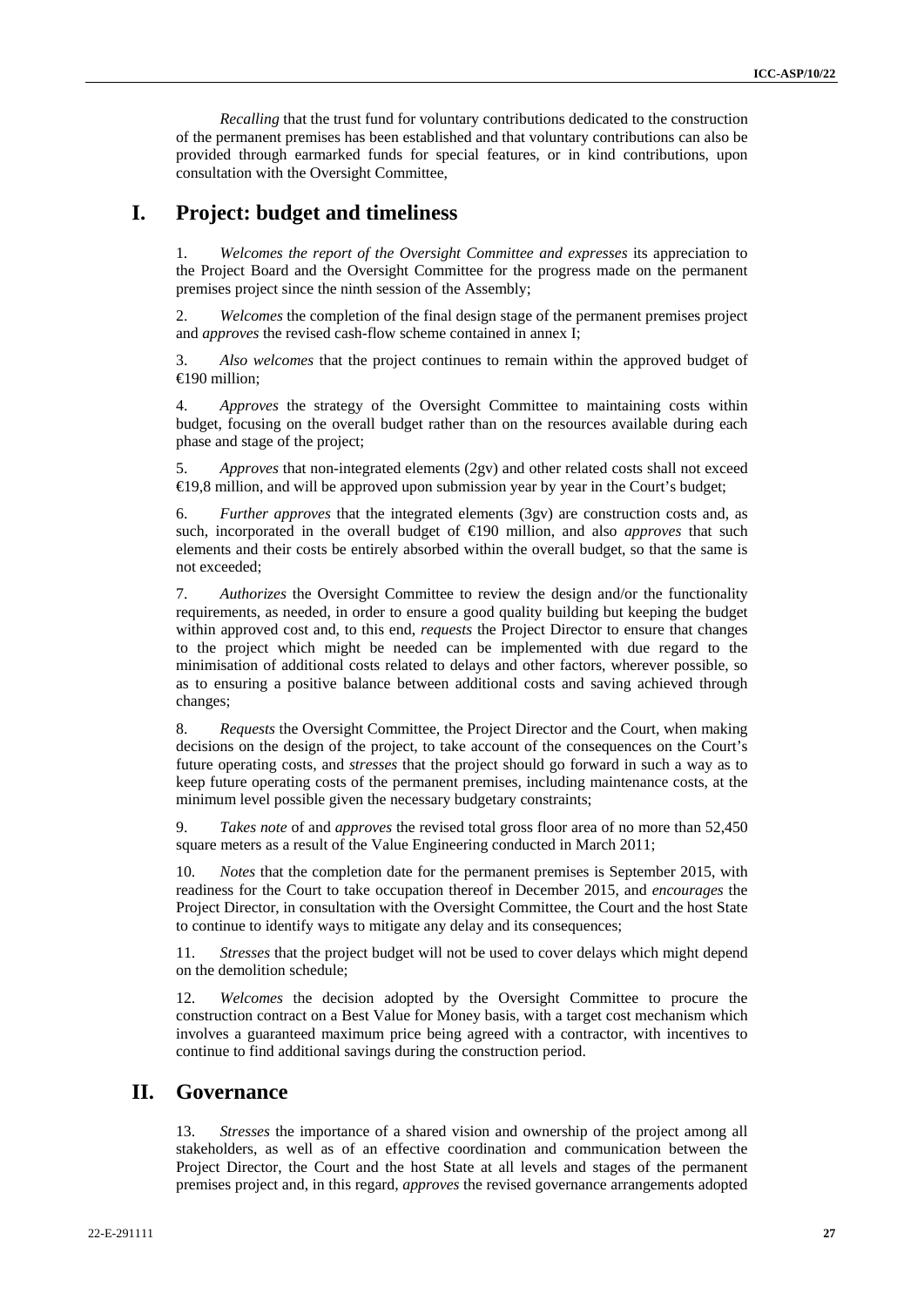by the Oversight Committee and *welcomes* the reported improved effectiveness of the decision making process;

14. *Stresses* the importance of a timely and full involvement and participation by the host State at all stages and levels of the project and *further notes* the importance of the commitment of the host State for ongoing cooperation;

15. *Reiterates* the important role of the Project Director in providing strategic leadership and overall management of the project, and his responsibility for meeting the project's goals, timelines and costs, and quality requirements, as provided in resolution ICC-ASP/6/Res.1, and *invites* the Registrar to delegate authority to the Project Director where necessary and at an appropriate level, in accordance with the Financial Regulations and Rules, with respect to engaging funds for the permanent premises project;

16. *Requests* the Project Director, together with the Court, to prepare recommendations, in accordance with resolution ICC-ASP/7/Res.1, annex V, paragraph 5, on ways to improve current guidelines on contracts and expenditures for the purpose of expediting the execution of the project, and to submit them to the Oversight Committee for approval;

### **III. Financial reporting**

17. *Requests* the Project Director, in consultation with the Oversight Committee, in accordance with resolution ICC-ASP/6/Res.1, to continue to submit annually, for consideration by the Assembly at its regular session, a detailed cost estimate for the project on the basis of the most recent information, and incorporating the schedule for the use of funds deriving from one-time payments;

18. *Requests* the Court to keep under review, in consultation with those States that commit to making a one-time payment, the schedule for receiving such one-time payments and to keep the Oversight Committee permanently informed thereof;

19. *Requests* the Project Director to continue to report annually to the Assembly, through the Oversight Committee, on the realization of the previous years' estimates and the level of expenditure;

### **IV. Management of the project**

20. *Requests* the Project Director to keep the project manual, together with a project plan under review and to report thereon to the Oversight Committee;

21. *Requests* the Oversight Committee to continue to develop and implement an audit strategy;

### **V. Voluntary contributions**

22. *Reiterates* the invitation to members of civil society with a proven track record of commitment to the mandate of the Court to raise funds for the permanent premises project;

### **VI. Renewal of membership of the Oversight Committee**

23. *Endorses* the recommendation of the Bureau, in accordance with ICC-ASP/6/Res.1, annex II, that the membership of the Oversight Committee, for the next term, be comprised of those States referred to in annex II to this resolution;

### **VII. Future reporting by the Oversight Committee**

24. *Requests* the Oversight Committee to remain seized of this issue, to continue to provide regular progress reports to the Bureau and to report to the Assembly at its next session.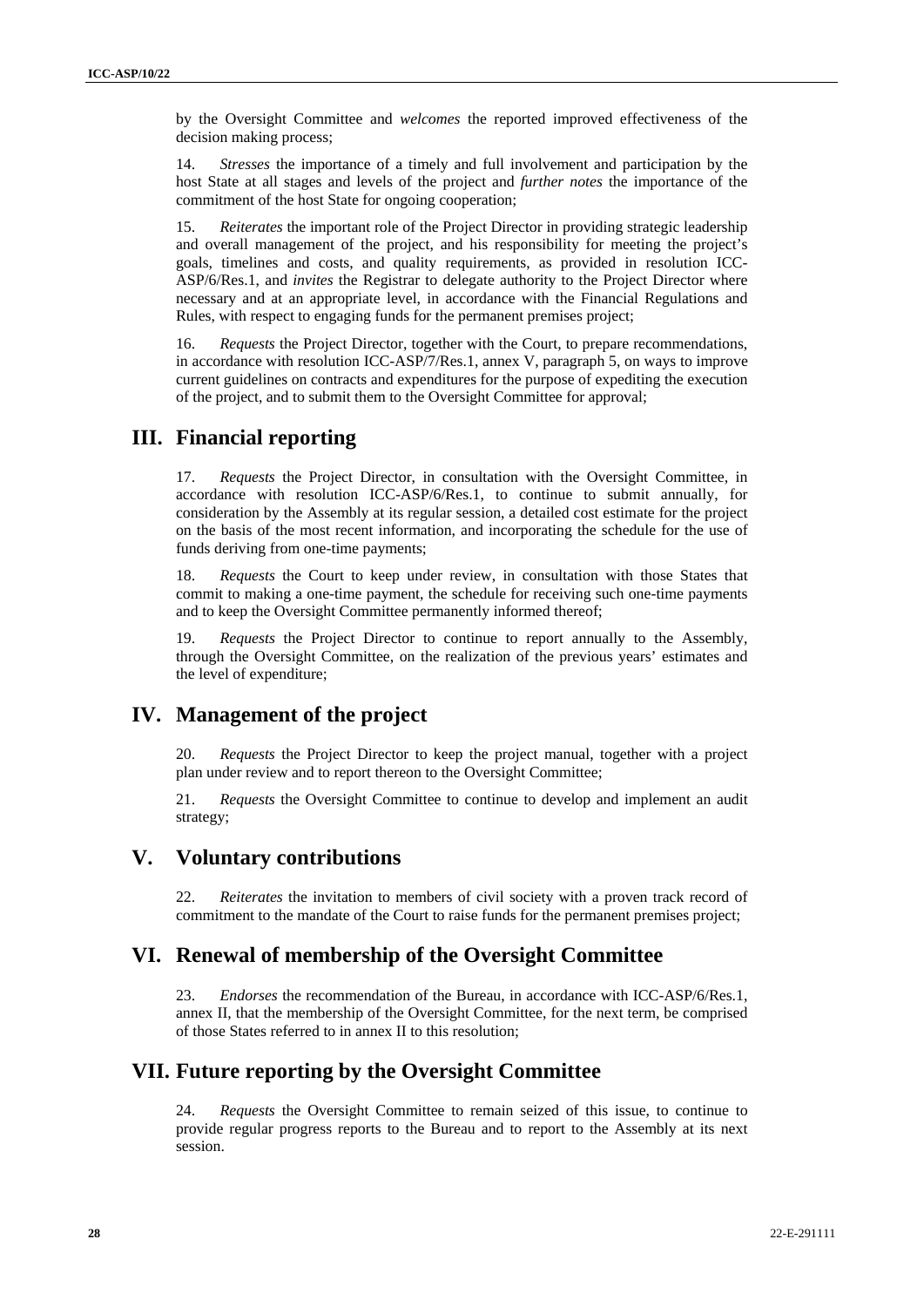# **Appendix I**

# **Cash-flow scheme**

### **Budget Permanent Premises project (in million euros)**

|                                                                |       | <b>Total Overall</b> | 2009                | 2010       | 2011                     | 2012           |      | 2013         | 2014           | 2015           |                | 2016         |
|----------------------------------------------------------------|-------|----------------------|---------------------|------------|--------------------------|----------------|------|--------------|----------------|----------------|----------------|--------------|
|                                                                | costs | total                | $\mathrm{PD}^{(*)}$ | $FD^{(*)}$ | FD+ and tendering        |                |      | Construction |                |                | Moving         | <b>Total</b> |
| 1. Construction Costs                                          |       | 136.1                |                     |            |                          |                |      |              |                |                |                |              |
| 1a. Direct costs                                               | 121.8 |                      |                     |            |                          |                |      | 36.5         | 48.7           | 36.5           |                | 121.8        |
| 1b. Indirect (excluded<br>general site costs)                  | 8.9   |                      |                     |            |                          |                |      | 2.7          | 3.6            | 2.7            |                | 8.9          |
| 1c. Fees design team (after<br>tendering)                      | 5.4   |                      |                     |            |                          |                | 1.7  | 2.3          | 0.8            | 0.5            |                | 5.4          |
| 2. Risks                                                       |       | 32.9                 |                     |            |                          |                |      |              |                |                |                |              |
| 2a. Project risk (all issues incl.<br>design or third parties) | 27.6  |                      |                     |            | $\overline{a}$           |                | 1.0  | 7.3          | 10.3           | 9.0            | L,             | 27.6         |
| 2b. Client risk (outside<br>project e.g. municipality)         | 5.3   |                      |                     |            | L,                       |                | 0.2  | 1.5          | 1.1            | 2.5            | $\overline{a}$ | 5.3          |
| 3. Permit and dues                                             |       | 2.6                  | ٠                   |            | $\overline{a}$           |                | 2.6  |              | $\overline{a}$ | $\overline{a}$ | $\overline{a}$ | 2.6          |
| Permit and dues                                                | 2.6   |                      |                     |            |                          |                | 2.6  |              |                |                |                |              |
| 4. Fees                                                        |       | 16.9                 |                     |            |                          |                |      |              |                |                |                |              |
| 4a. Design related                                             | 7.9   |                      | $\overline{a}$      | 2.7        | 5.2                      | $\overline{a}$ | L,   |              | $\overline{a}$ | $\overline{a}$ | Ē,             | 7.9          |
| 4b. Project management                                         | 6.6   |                      | 0.9                 | 0.7        | 1.4                      | 1.0            | 0.3  | 1.0          | 0.8            | 0.5            |                | 6.6          |
| 4c. Other consultants                                          | 2.4   |                      | 0.4                 | 0.2        | 0.4                      |                | 0.5  | 0.4          | 0.4            | 0.1            | $\overline{a}$ | 2.4          |
| 5. Other costs                                                 | 1.5   | 1.5                  | $\blacksquare$      | 1.5        | $\overline{\phantom{a}}$ |                | ÷,   |              | ÷,             | ÷,             | ÷,             | 1.5          |
| <b>Total</b>                                                   | 190.0 | 190.0                | 1.3                 | 5.1        | 7.0                      | 1.0            | 6.3  | 51.7         | 65.7           | 51.9           |                | 190.0        |
|                                                                |       |                      | 1.3                 | 5.1        | 7.0                      |                | 7.3  | 51.7         | 65.7           |                | 51.9           |              |
| <b>Cumulative</b>                                              |       |                      | 1.3                 | 6.4        | 13.4                     |                | 20.7 | 72.4         | 138.1          |                | 190.0          |              |

Note: The above figures are estimates only and subject to change.

(\*) PD: preliminary design stage.

(\*\*) FD: final design stage.